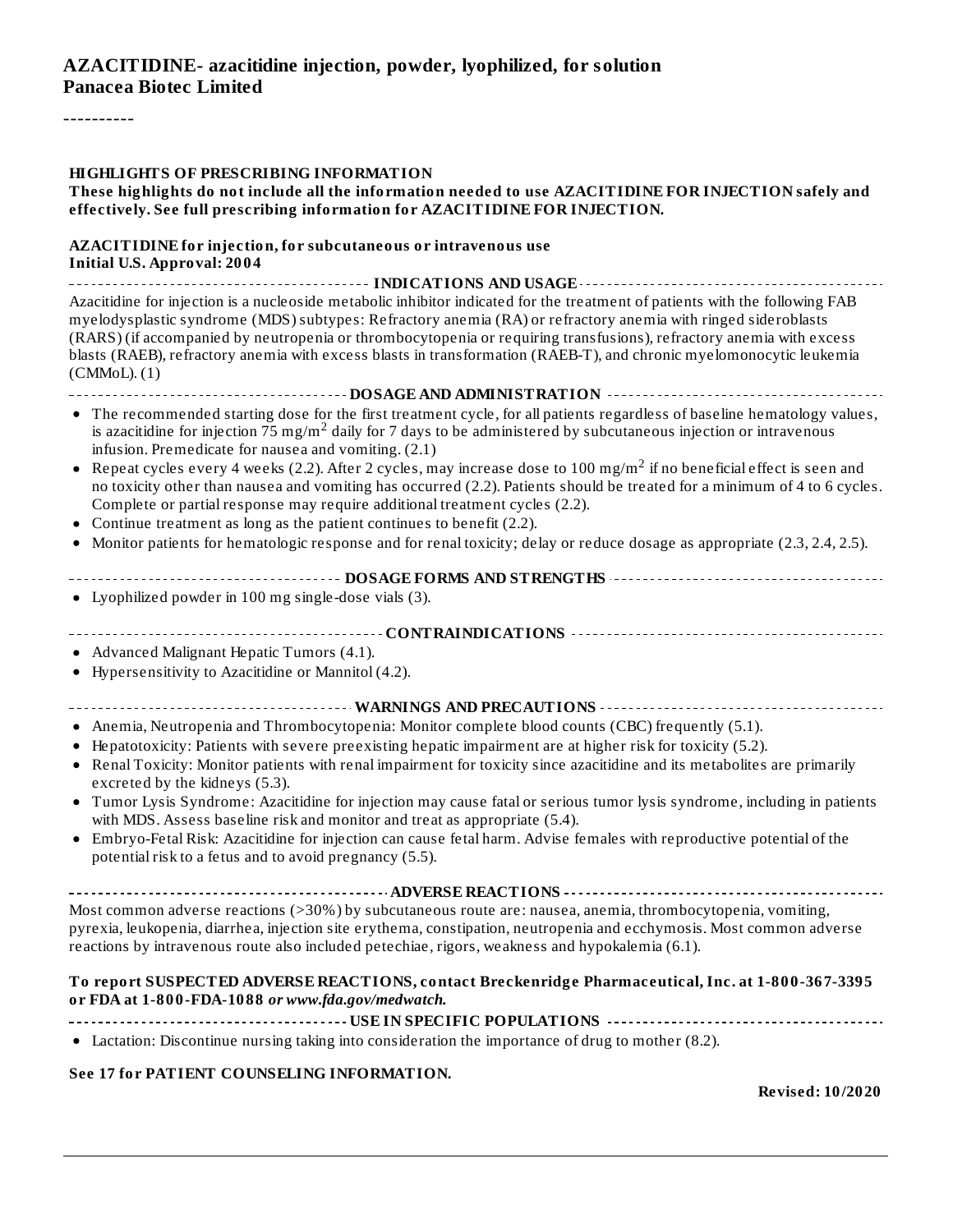#### **FULL PRESCRIBING INFORMATION: CONTENTS\***

#### **1 INDICATIONS AND USAGE**

1.1 Myelodysplastic Syndromes (MDS)

#### **2 DOSAGE AND ADMINISTRATION**

2.1 First Treatment Cycle

2.2 Subsequent Treatment Cycles

2.3 Dosage Adjustment Based on Hematology Laboratory Values

2.4 Dosage Adjustment Based on Serum Electrolytes and Renal Toxicity

2.5 Use in Geriatric Patients

2.6 Preparation of Azacitidine for Injection

2.7 Instructions for Subcutaneous Administration

2.8 Instructions for Intravenous Administration

### **3 DOSAGE FORMS AND STRENGTHS**

### **4 CONTRAINDICATIONS**

4.1 Advanced Malignant Hepatic Tumors

4.2 Hypersensitivity to Azacitidine or Mannitol

### **5 WARNINGS AND PRECAUTIONS**

5.1 Anemia, Neutropenia and Thrombocytopenia

5.2 Hepatotoxicity in Patients with Severe Pre-existing Hepatic Impairment

5.3 Renal Toxicity

5.4 Tumor Lysis Syndrome

5.5 Embryo-Fetal Risk

### **6 ADVERSE REACTIONS**

6.1 Adverse Reactions in Clinical Trials

6.2 Postmarketing Experience

# **8 USE IN SPECIFIC POPULATIONS**

- 8.1 Pregnancy
- 8.2 Lactation
- 8.3 Females and Males of Reproductive Potential
- 8.4 Pediatric Use

8.5 Geriatric Use

### **10 OVERDOSAGE**

### **11 DESCRIPTION**

# **12 CLINICAL PHARMACOLOGY**

12.1 Mechanism of Action

12.3 Pharmacokinetics

# **13 NONCLINICAL TOXICOLOGY**

13.1 Carcinogenesis, Mutagenesis, Impairment of Fertility

**14 CLINICAL STUDIES**

### **15 REFERENCES**

# **16 HOW SUPPLIED/STORAGE AND HANDLING**

### **17 PATIENT COUNSELING INFORMATION**

\* Sections or subsections omitted from the full prescribing information are not listed.

### **FULL PRESCRIBING INFORMATION**

**1 INDICATIONS AND USAGE**

**1.1 Myelodysplastic Syndromes (MDS)**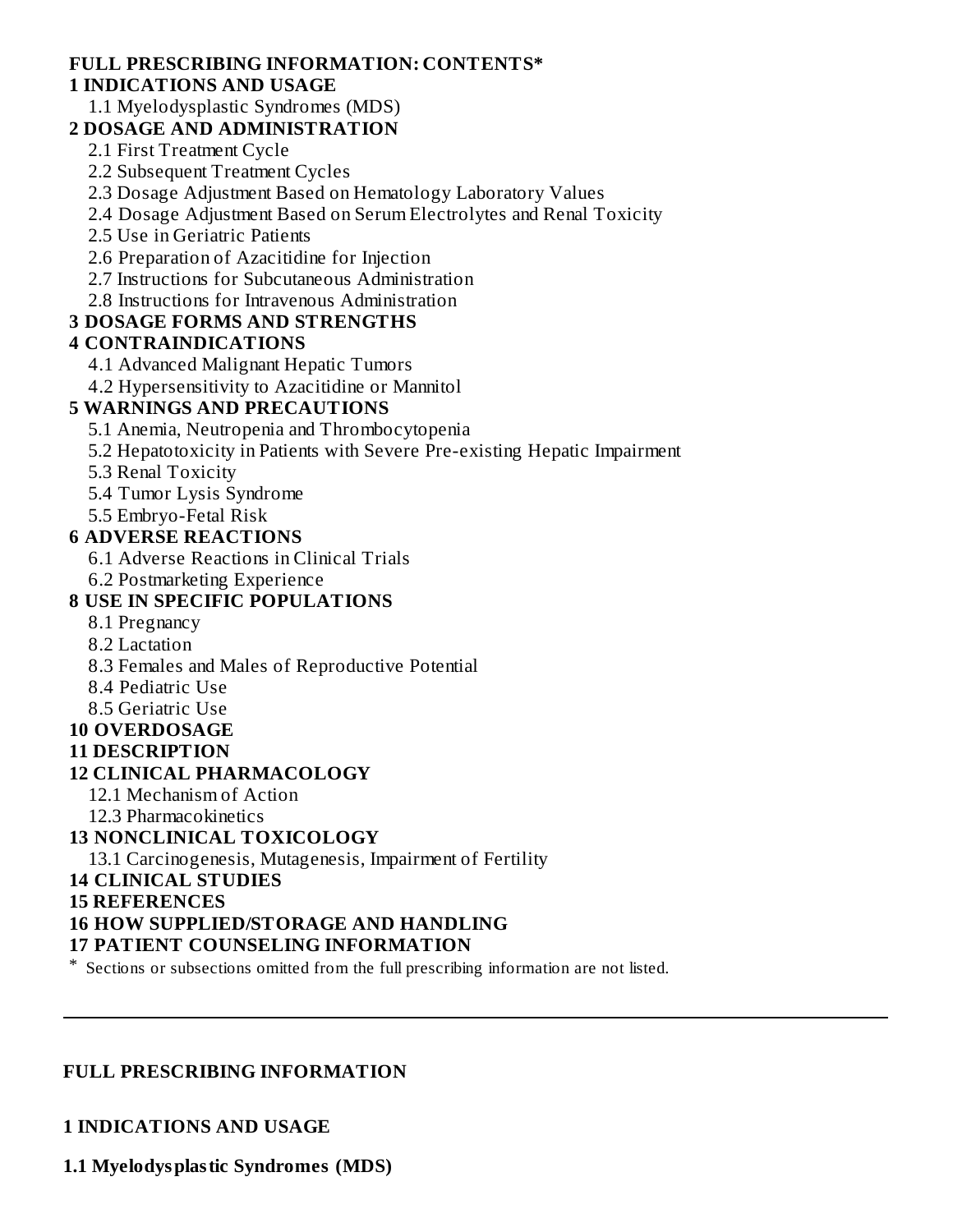Azacitidine for injection is indicated for treatment of patients with the following French-American-British (FAB) myelodysplastic syndrome subtypes: refractory anemia (RA) or refractory anemia with ringed sideroblasts (if accompanied by neutropenia or thrombocytopenia or requiring transfusions), refractory anemia with excess blasts (RAEB), refractory anemia with excess blasts in transformation (RAEB-T), and chronic myelomonocytic leukemia (CMMoL).

# **2 DOSAGE AND ADMINISTRATION**

# **2.1 First Treatment Cycle**

The recommended starting dose for the first treatment cycle, for all patients regardless of baseline hematology laboratory values, is  $75 \text{ mg/m}^2$  subcutaneously or intravenously, daily for  $7$  days. Premedicate patients for nausea and vomiting.

Obtain complete blood counts, liver chemistries and serum creatinine prior to the first dose.

# **2.2 Subs equent Treatment Cycles**

Repeat cycles every 4 weeks. The dose may be increased to 100 mg/m<sup>2</sup> if no beneficial effect is seen after 2 treatment cycles and if no toxicity other than nausea and vomiting has occurred. It is recommended that patients be treated for a minimum of 4 to 6 cycles. However, complete or partial response may require additional treatment cycles. Treatment may be continued as long as the patient continues to benefit.

Monitor patients for hematologic response and renal toxicities *[see Warnings and Precautions (5.3)]*, and delay or reduce dosage if necessary as described below.

# **2.3 Dosage Adjustment Bas ed on Hematology Laboratory Values**

For patients with baseline (start of treatment) WBC greater than or equal to 3.0  $\times 10^9$ /L, ANC greater than or equal to 1.5  $\times$ 10<sup>9</sup>/L, and platelets greater than or equal to 75.0  $\times$ 10<sup>9</sup>/L, adjust the dose as follows, based on nadir counts for any given cycle:

| <b>Nadir Counts</b>    |                             | % Dose in the Next<br>Course |
|------------------------|-----------------------------|------------------------------|
| ANC $(\times 10^9$ /L) | Platelets $(\times 10^9/L)$ |                              |
| Less than $0.5$        | Less than 25                | 50%                          |
| $0.5 - 1.5$            | 25-50                       | 67%                          |
| Greater than 1.5       | Greater than 50             | 100%                         |

For patients whose baseline counts are WBC less than 3.0  $\times 10^9$ /L, ANC less than 1.5  $\times 10^9$ /L, or platelets less than 75.0  $\times$ 10<sup>9</sup>/L, base dose adjustments on nadir counts and bone marrow biopsy cellularity at the time of the nadir as noted below, unless there is clear improvement in differentiation (percentage of mature granulocytes is higher and ANC is higher than at onset of that course) at the time of the next cycle, in which case continue the current dose.

| <b>WBC</b> or Platelet<br><b>Nadir</b><br>% decrease in | <b>Bone Marrow</b><br><b>Biopsy Cellularity at Time of Nadir</b><br>$%$ ) |              |              |
|---------------------------------------------------------|---------------------------------------------------------------------------|--------------|--------------|
| counts from<br><b>bas eline</b>                         | 30-60                                                                     | $ 15-$<br>30 | Less than 15 |
|                                                         | % Dose in the Next Course                                                 |              |              |
| $50 - 75$                                               | 100                                                                       | 50           | 33           |
| greater than 75                                         | 75                                                                        |              | 33           |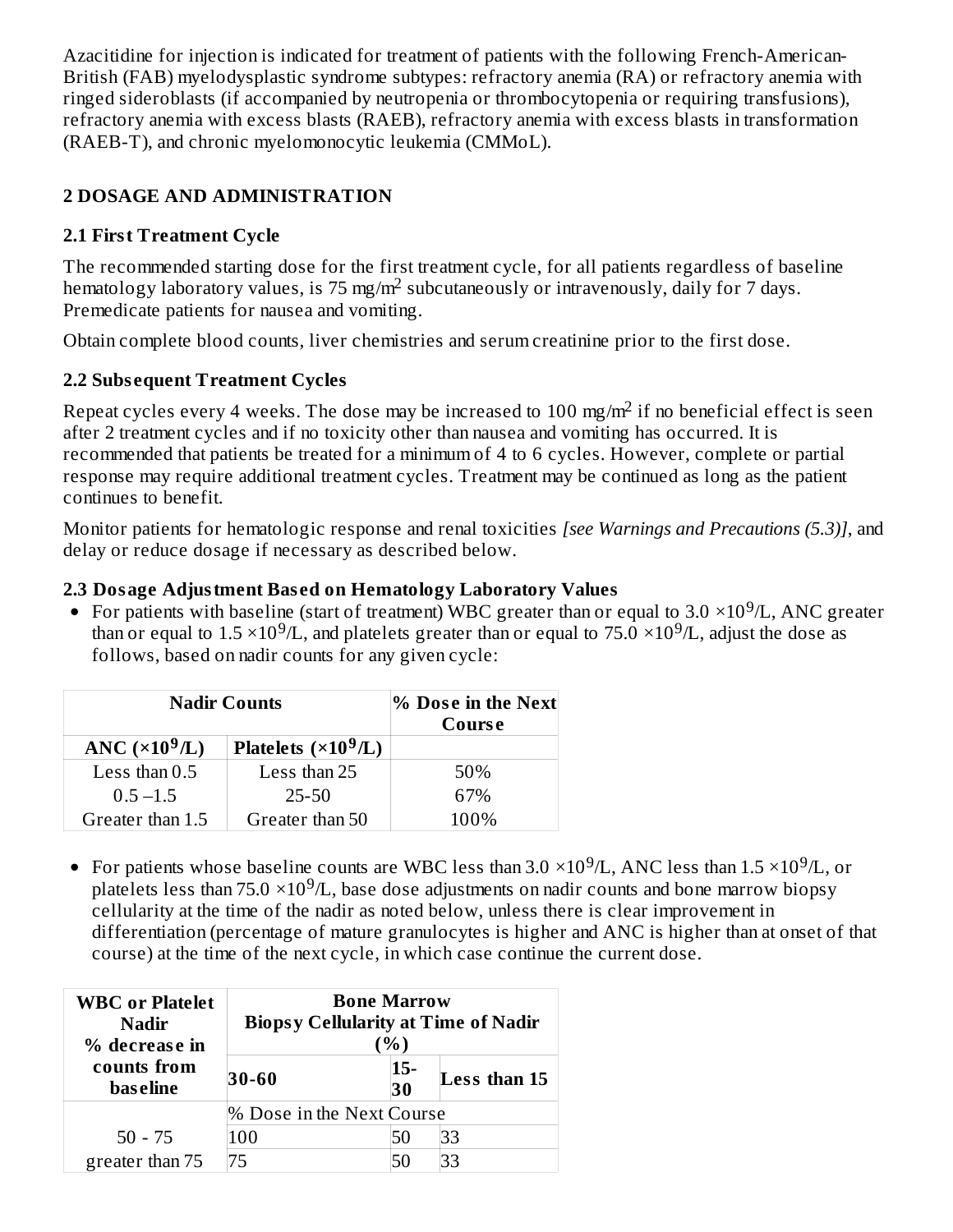If a nadir as defined in the table above has occurred, give the next course 28 days after the start of the preceding course, provided that both the WBC and the platelet counts are greater than 25% above the nadir and rising. If a greater than 25% increase above the nadir is not seen by day 28, reassess counts every 7 days. If a 25% increase is not seen by day 42, reduce the scheduled dose by 50%.

# **2.4 Dosage Adjustment Bas ed on Serum Electrolytes and Renal Toxicity**

If unexplained reductions in serum bicarbonate levels to less than 20 mEq/L occur, reduce the dosage by 50% for the next course. Similarly, if unexplained elevations of BUN or serum creatinine occur, delay the next cycle until values return to normal or baseline and reduce the dose by 50% for the next course *[see Warnings and Precautions (5.3)]*.

# **2.5 Us e in Geriatric Patients**

Azacitidine and its metabolites are known to be substantially excreted by the kidney, and the risk of toxic reactions to this drug may be greater in patients with impaired renal function. Because elderly patients are more likely to have decreased renal function, select the dose carefully and monitor renal function *[see Warnings and Precautions (5.3) and Use in Specific Populations (8.5)]*.

# **2.6 Preparation of Azacitidine for Injection**

Azacitidine for injection is a cytotoxic drug. Follow applicable special handling and disposal procedures. $^{\rm 1}$ 

The azacitidine for injection vial is single-dose and does not contain any preservatives. Discard unused portions of each vial properly *[see How Supplied/Storage and Handling (16)]*. Do not save any unused portions for later administration.

# **2.7 Instructions for Subcutaneous Administration**

Reconstitute azacitidine for injection aseptically with 4 mL sterile water for injection. Inject the diluent slowly into the vial. Vigorously shake or roll the vial until a uniform suspension is achieved. The suspension will be cloudy. The resulting suspension will contain azacitidine 25 mg/mL. Do not filter the suspension after reconstitution. Doing so could remove the active substance.

**Preparation for Immediate Subcutaneous Administration:** For doses requiring more than 1 vial, divide the dose equally between the syringes (e.g., dose 150 mg = 6 mL, 2 syringes with 3 mL in each syringe) and inject into two separate sites. Due to retention in the vial and needle, it may not be feasible to withdraw all of the suspension from the vial. The product may be held at room temperature for up to 1 hour, but must be administered within 1 hour after reconstitution.

**Preparation for Delayed Subcutaneous Administration:** The reconstituted product may be kept in the vial or drawn into a syringe. For doses requiring more than 1 vial, divide the dose equally between the syringes (e.g., dose 150 mg = 6 mL, 2 syringes with 3 mL in each syringe) and inject into two separate sites. Due to retention in the vial and needle, it may not be feasible to withdraw all of the suspension from the vial. The product must be refrigerated immediately. When Azacitidine for injection is reconstituted using water for injection that has not been refrigerated, the reconstituted product may be held under refrigerated conditions (2°C - 8°C, 36°F - 46°F) for up to 8 hours. When Azacitidine for injection is reconstituted using refrigerated (2°C - 8°C, 36°F - 46°F) water for injection, the reconstituted product may be stored under refrigerated conditions ( $2^{\circ}$ C -  $8^{\circ}$ C,  $36^{\circ}$ F -  $46^{\circ}$ F) for up to 22 hours. After removal from refrigerated conditions, the suspension may be allowed to equilibrate to room temperature for up to 30 minutes prior to administration.

# **Subcutaneous Administration**

To provide a homogeneous suspension, the contents of the dosing syringe must be re-suspended immediately prior to administration. To re-suspend, vigorously roll the syringe between the palms until a uniform, cloudy suspension is achieved.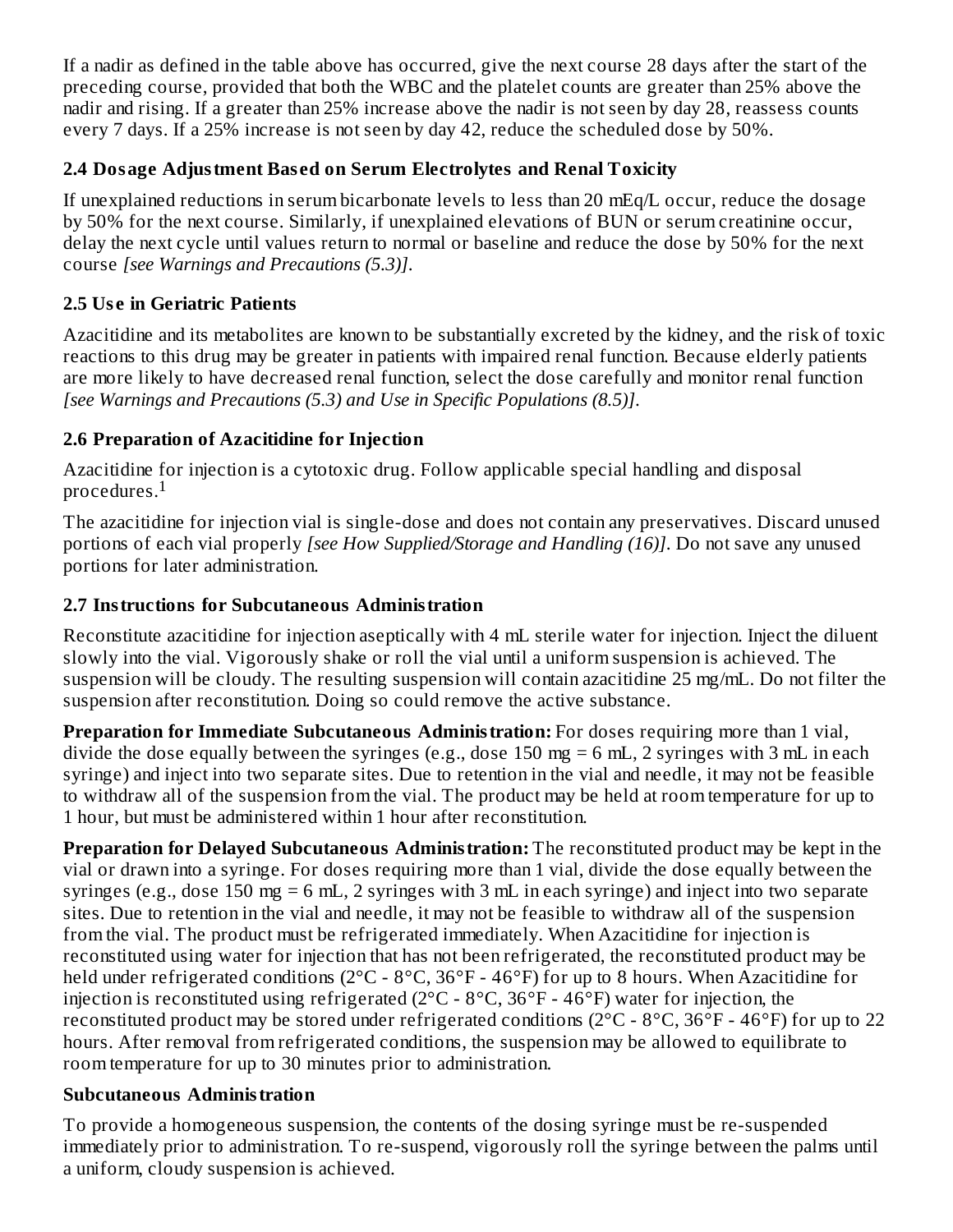Azacitidine for injection suspension is administered subcutaneously. Rotate sites for each injection (thigh, abdomen, or upper arm). New injections should be given at least one inch from an old site and never into areas where the site is tender, bruised, red, or hard.

**Suspension Stability:** Azacitidine for injection reconstituted with non-refrigerated water for injection for subcutaneous administration may be stored for up to 1 hour at  $25^{\circ}$ C (77°F) or for up to 8 hours between 2°C and 8°C (36°F and 46°F); when reconstituted with refrigerated (2°C - 8°C, 36°F - 46°F) water for injection, it may be stored for 22 hours between 2°C and 8°C (36°F and 46°F).

# **2.8 Instructions for Intravenous Administration**

Reconstitute the appropriate number of azacitidine for injection vials to achieve the desired dose. Reconstitute each vial with 10 mL sterile water for injection. Vigorously shake or roll the vial until all solids are dissolved. The resulting solution will contain azacitidine 10 mg/mL. The solution should be clear. Parenteral drug product should be inspected visually for particulate matter and discoloration prior to administration, whenever solution and container permit.

Withdraw the required amount of azacitidine for injection solution to deliver the desired dose and inject into a 50 -100 mL infusion bag of either 0.9% Sodium Chloride Injection or Lactated Ringer's Injection.

# **Intravenous Solution Incompatibility**

Azacitidine for injection is incompatible with 5% Dextrose solutions, Hespan, or solutions that contain bicarbonate. These solutions have the potential to increase the rate of degradation of azacitidine for injection and should therefore be avoided.

# **Intravenous Administration**

Azacitidine for injection solution is administered intravenously. Administer the total dose over a period of 10 - 40 minutes. The administration must be completed within 1 hour of reconstitution of the azacitidine for injection vial.

**Solution Stability:** Azacitidine for injection reconstituted for intravenous administration may be stored at 25°C (77°F), but administration must be completed within 1 hour of reconstitution.

# **3 DOSAGE FORMS AND STRENGTHS**

Azacitidine for injection is supplied as lyophilized powder in 100 mg single-dose vials.

# **4 CONTRAINDICATIONS**

# **4.1 Advanced Malignant Hepatic Tumors**

Azacitidine for injection is contraindicated in patients with advanced malignant hepatic tumors *[see Warnings and Precautions (5.2)]*.

# **4.2 Hypers ensitivity to Azacitidine or Mannitol**

Azacitidine for injection is contraindicated in patients with a known hypersensitivity to azacitidine or mannitol.

# **5 WARNINGS AND PRECAUTIONS**

# **5.1 Anemia, Neutropenia and Thrombocytopenia**

Azacitidine causes anemia, neutropenia and thrombocytopenia. Monitor complete blood counts frequently for response and/or toxicity, at a minimum, prior to each dosing cycle. After administration of the recommended dosage for the first cycle, adjust dosage for subsequent cycles based on nadir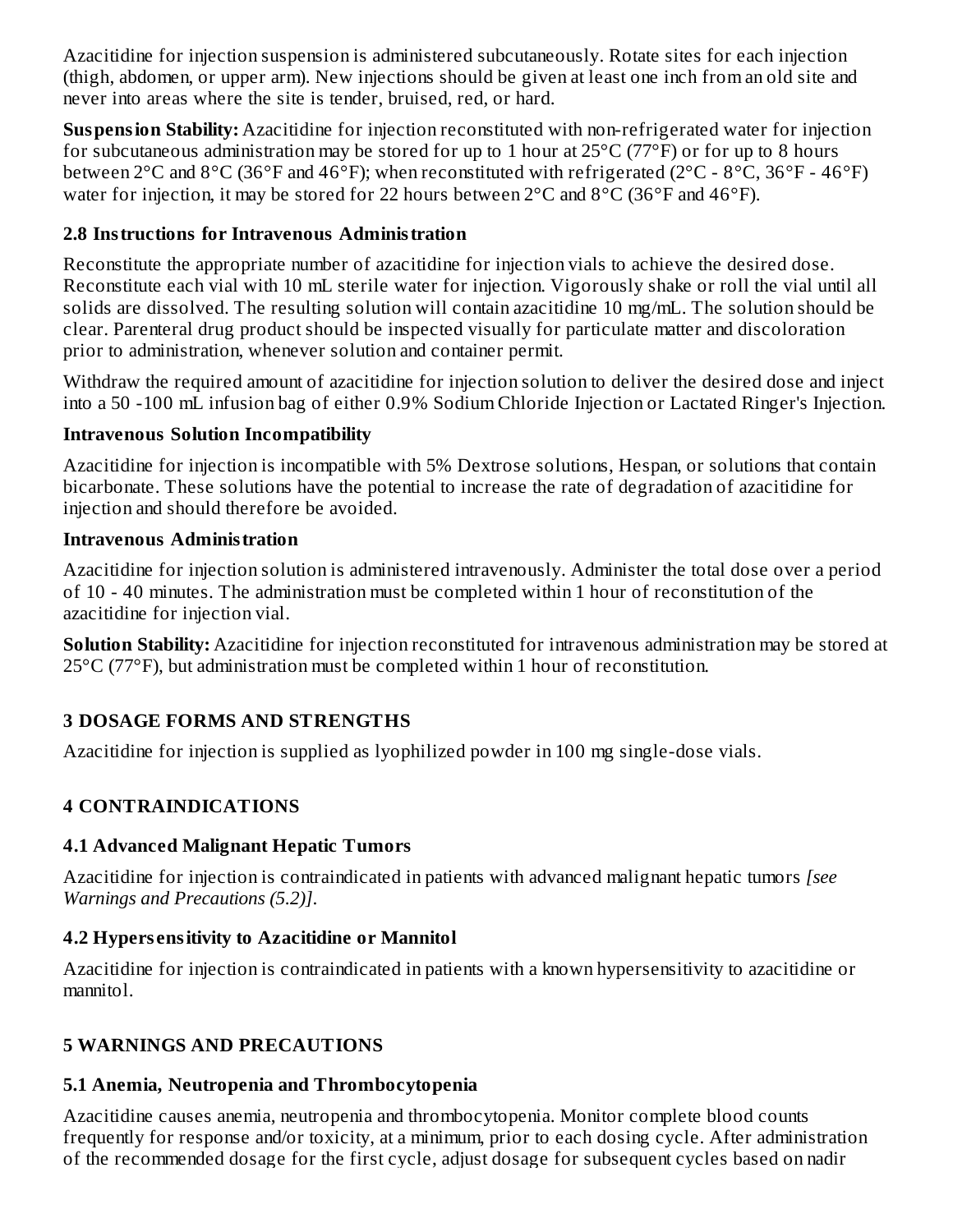counts and hematologic response *[see Dosage and Administration (2.3)]*.

# **5.2 Hepatotoxicity in Patients with Severe Pre-existing Hepatic Impairment**

Because azacitidine is potentially hepatotoxic in patients with severe pre-existing hepatic impairment, caution is needed in patients with liver disease. Patients with extensive tumor burden due to metastatic disease have been reported to experience progressive hepatic coma and death during azacitidine treatment, especially in such patients with baseline albumin <30 g/L. Azacitidine is contraindicated in patients with advanced malignant hepatic tumors *[see Contraindications (4.1)]*.

Monitor liver chemistries prior to initiation of therapy and with each cycle.

Safety and effectiveness of azacitidine in patients with MDS and hepatic impairment have not been studied as these patients were excluded from the clinical trials.

# **5.3 Renal Toxicity**

Renal toxicity ranging from elevated serum creatinine to renal failure and death have been reported in patients treated with intravenous azacitidine in combination with other chemotherapeutic agents for nonMDS conditions. In addition, renal tubular acidosis, defined as a fall in serum bicarbonate to <20 mEq/L in association with an alkaline urine and hypokalemia (serum potassium <3 mEq/L) developed in 5 patients with CML treated with azacitidine and etoposide. Monitor serum creatinine and electrolytes prior to initiation of therapy and with each cycle. If unexplained reductions in serum bicarbonate <20 mEq/L or elevations of BUN or serum creatinine occur, reduce or hold the dose *[see Dosage and Administration (2.4)]*.

Patients with renal impairment may be at increased risk for renal toxicity. Also, azacitidine and its metabolites are primarily excreted by the kidney. Therefore, monitor these patients closely for toxicity *[see Dosage and Administration (2.4, 2.5)]*. Patients with MDS and renal impairment were excluded from the clinical studies.

# **5.4 Tumor Lysis Syndrome**

Azacitidine for injection may cause fatal or serious tumor lysis syndrome, including in patients with MDS. Tumor lysis syndrome may occur despite concomitant use of allopurinol. Assess baseline risk and monitor and treat as appropriate.

# **5.5 Embryo-Fetal Risk**

Based on the mechanism of action and findings in animals, azacitidine for injection can cause fetal harm when administered to a pregnant woman. Azacitidine administered to pregnant rats via a single intraperitoneal (IP) dose approximating 8% of the recommended human daily dose caused fetal death and anomalies *[see Use in Specific Populations (8.1)]*.

Advise females with reproductive potential to avoid pregnancy during treatment with azacitidine for injection *[see Use in Specific Populations (8.3)]*. Men should be advised to not father a child while receiving treatment with azacitidine for injection.

# **6 ADVERSE REACTIONS**

The following adverse reactions are described in other labeling sections:

- Anemia, Neutropenia and Thrombocytopenia *[see Warnings and Precautions (5.1)]*
- Hepatotoxicity in Patients with Severe Pre-existing Hepatic Impairment *[see Warnings and Precautions (5.2)]*
- Renal Toxicity *[see Warnings and Precautions (5.3)]*
- Tumor Lysis Syndrome *[see Warnings and Precautions (5.4)]*
- Embryo-Fetal Risk *[see Warnings and Precautions (5.5)]*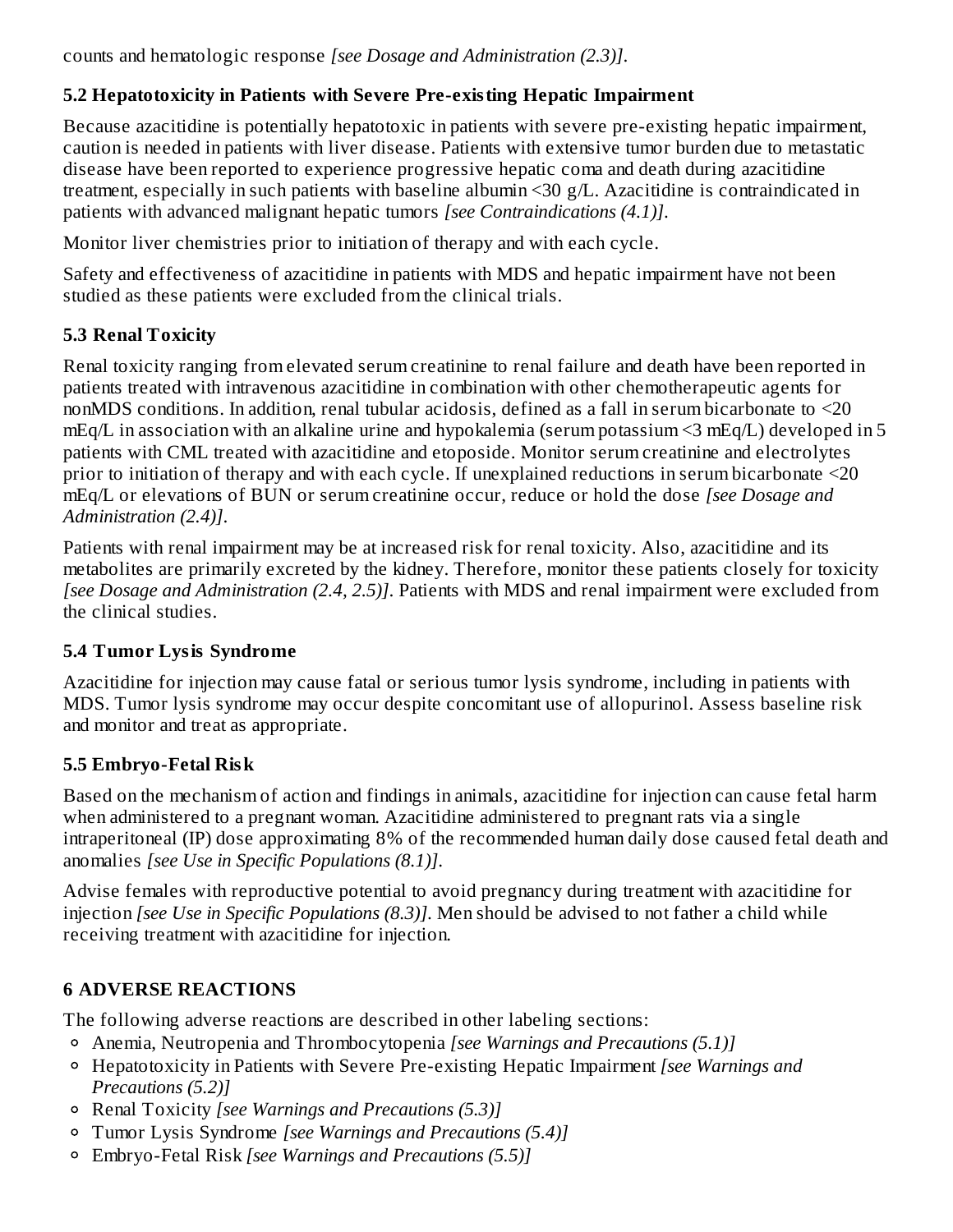#### **Most Commonly Occurring Advers e Reactions (Subcutaneous or Intravenous Route):** nausea, anemia, thrombocytopenia, vomiting, pyrexia, leukopenia, diarrhea, injection site erythema, constipation, neutropenia, ecchymosis. The most common adverse reactions by intravenous route also included petechiae, rigors, weakness and hypokalemia.

### **Advers e Reactions Most Frequently (>2%) Resulting in Clinical Intervention (Subcutaneous or Intravenous Route):**

Discontinuation: leukopenia, thrombocytopenia, neutropenia.

Dose Held: leukopenia, neutropenia, thrombocytopenia, pyrexia, pneumonia, febrile neutropenia.

Dose Reduced: leukopenia, neutropenia, thrombocytopenia.

# **6.1 Advers e Reactions in Clinical Trials**

Because clinical trials are conducted under widely varying conditions, adverse reaction rates observed in the clinical trials of a drug cannot be directly compared to rates in the clinical trials of another drug and may not reflect the rates observed in practice.

The data described below reflect exposure to azacitidine in 443 MDS patients from 4 clinical studies. Study 1 was a supportive-care controlled trial (subcutaneous administration), Studies 2 and 3 were single arm studies (one with subcutaneous administration and one with intravenous administration), and Study 4 was an international randomized trial (subcutaneous administration) *[see Clinical Studies (14)]*.

In Studies 1, 2 and 3, a total of 268 patients were exposed to azacitidine, including 116 exposed for 6 cycles (approximately 6 months) or more and 60 exposed for greater than 12 cycles (approximately one year). Azacitidine was studied primarily in supportive-care controlled and uncontrolled trials (n=150 and n=118, respectively). The population in the subcutaneous studies (n=220) was 23 to 92 years old (mean 66.4 years), 68% male, and 94% white, and had MDS or AML. The population in the intravenous study (n=48) was 35 to 81 years old (mean 63.1 years), 65% male, and 100% white. Most patients received average daily doses between 50 and 100 mg/m<sup>2</sup>.

In Study 4, a total of 175 patients with higher-risk MDS (primarily RAEB and RAEB-T subtypes) were exposed to azacitidine. Of these patients, 119 were exposed for 6 or more cycles, and 63 for at least 12 cycles. The mean age of this population was 68.1 years (ranging from 42 to 83 years), 74% were male, and 99% were white. Most patients received daily azacitidine doses of 75 mg/m<sup>2</sup>.

Table 1 presents adverse reactions occurring in at least 5% of patients treated with azacitidine (subcutaneous) in Studies 1 and 2. It is important to note that duration of exposure was longer for the azacitidine-treated group than for the observation group: patients received azacitidine for injection for a mean of 11.4 months while mean time in the observation arm was 6.1 months.

#### **Table 1: Most Frequently Obs erved Advers e Reactions (≥ 5.0% in All Subcutaneous Azacitidine Treated Patients; Studies 1 and 2)**

|                                             | <b>Number (%) of Patients</b>                                                                           |         |  |
|---------------------------------------------|---------------------------------------------------------------------------------------------------------|---------|--|
| System Organ Class<br>Preferred Term*       | <b>All Azacitidine for</b><br>Observation $\ddagger$<br>Injection <sup>†</sup><br>$(N=92)$<br>$(N=220)$ |         |  |
| <b>Blood and lymphatic system disorders</b> |                                                                                                         |         |  |
| Anemia                                      | 153 (70)                                                                                                | 59 (64) |  |
| Anemia aggravated                           | 12(6)                                                                                                   | 5(5)    |  |
| Febrile neutropenia                         | 36(16)                                                                                                  | 4(4)    |  |
| Leukopenia                                  | 106(48)                                                                                                 | 27(29)  |  |
| Neutropenia                                 | 71 (32)                                                                                                 | 10(11)  |  |
| Thrombocytopenia                            | 144 (66)                                                                                                | 42 (46) |  |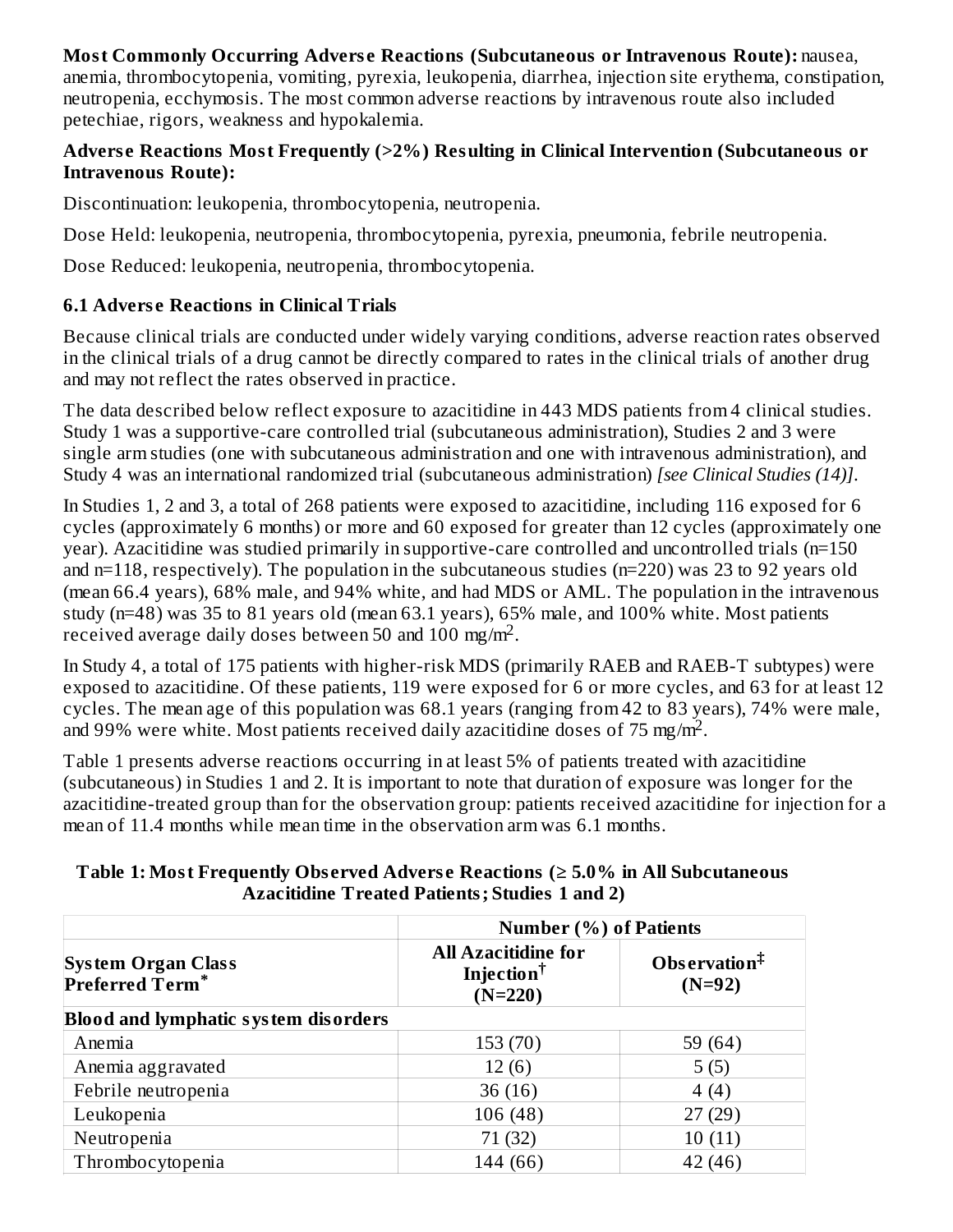| <b>Gas trointes tinal dis orders</b>                        |          |                  |  |  |  |
|-------------------------------------------------------------|----------|------------------|--|--|--|
| Abdominal tenderness                                        | 26 (12)  | 1(1)             |  |  |  |
| Constipation                                                | 74 (34)  | 6(7)             |  |  |  |
| Diarrhea                                                    | 80 (36)  | 13(14)           |  |  |  |
| <b>Gingival bleeding</b>                                    | 21(10)   | 4(4)             |  |  |  |
| Loose stools                                                | 12(6)    | $\overline{0}$   |  |  |  |
| Mouth hemorrhage                                            | 11(5)    | 1(1)             |  |  |  |
| Nausea                                                      | 155(71)  | 16 (17)          |  |  |  |
| Stomatitis                                                  | 17(8)    | $\boldsymbol{0}$ |  |  |  |
| Vomiting                                                    | 119 (54) | 5(5)             |  |  |  |
| <b>General disorders and administration site conditions</b> |          |                  |  |  |  |
| Chest pain                                                  | 36 (16)  | 5(5)             |  |  |  |
| Injection site bruising                                     | 31(14)   | $\mathbf{0}$     |  |  |  |
| Injection site erythema                                     | 77 (35)  | $\boldsymbol{0}$ |  |  |  |
| Injection site granuloma                                    | 11(5)    | $\mathbf{0}$     |  |  |  |
| Injection site pain                                         | 50(23)   | $\mathbf{0}$     |  |  |  |
| Injection site pigmentation changes                         | 11(5)    | $\mathbf{0}$     |  |  |  |
| Injection site pruritus                                     | 15(7)    | $\overline{0}$   |  |  |  |
| Injection site reaction                                     | 30(14)   | $\mathbf{0}$     |  |  |  |
| Injection site swelling                                     | 11(5)    | $\overline{0}$   |  |  |  |
| Lethargy                                                    | 17(8)    | 2(2)             |  |  |  |
| Malaise                                                     | 24(11)   | 1(1)             |  |  |  |
| Pyrexia                                                     | 114 (52) | 28(30)           |  |  |  |
| <b>Infections and infestations</b>                          |          |                  |  |  |  |
| Nasopharyngitis                                             | 32(15)   | 3(3)             |  |  |  |
| Pneumonia                                                   | 24 (11)  | 5(5)             |  |  |  |
| Upper respiratory tract infection                           | 28(13)   | 4(4)             |  |  |  |
| Injury, poisoning, and procedural complications             |          |                  |  |  |  |
| Post procedural hemorrhage                                  | 13(6)    | 1(1)             |  |  |  |
| <b>Metabolism and nutrition disorders</b>                   |          |                  |  |  |  |
| Anorexia                                                    | 45 (21)  | 6(7)             |  |  |  |
| Musculos keletal and connective tissue disorders            |          |                  |  |  |  |
| Arthralgia                                                  | 49 (22)  | 3(3)             |  |  |  |
| Chest wall pain                                             | 11(5)    | $\overline{0}$   |  |  |  |
| Myalgia                                                     | 35(16)   | 2(2)             |  |  |  |
| Nervous system disorders                                    |          |                  |  |  |  |
| <b>Dizziness</b>                                            | 41 (19)  | 5(5)             |  |  |  |
| Headache                                                    | 48 (22)  | 10(11)           |  |  |  |
| <b>Psychiatric disorders</b>                                |          |                  |  |  |  |
| Anxiety                                                     | 29(13)   | 3(3)             |  |  |  |
| Insomnia                                                    | 24 (11)  | 4(4)             |  |  |  |
| <b>Respiratory, thoracic and mediastinal disorders</b>      |          |                  |  |  |  |
| Dyspnea                                                     | 64 (29)  | 11(12)           |  |  |  |
| Skin and subcutaneous tissue disorders                      |          |                  |  |  |  |
| Dry skin                                                    | 11(5)    | 1(1)             |  |  |  |
| Ecchymosis                                                  | 67(31)   | 14 (15)          |  |  |  |
| Erythema                                                    | 37(17)   | 4(4)             |  |  |  |
| Rash                                                        | 31(14)   | 9(10)            |  |  |  |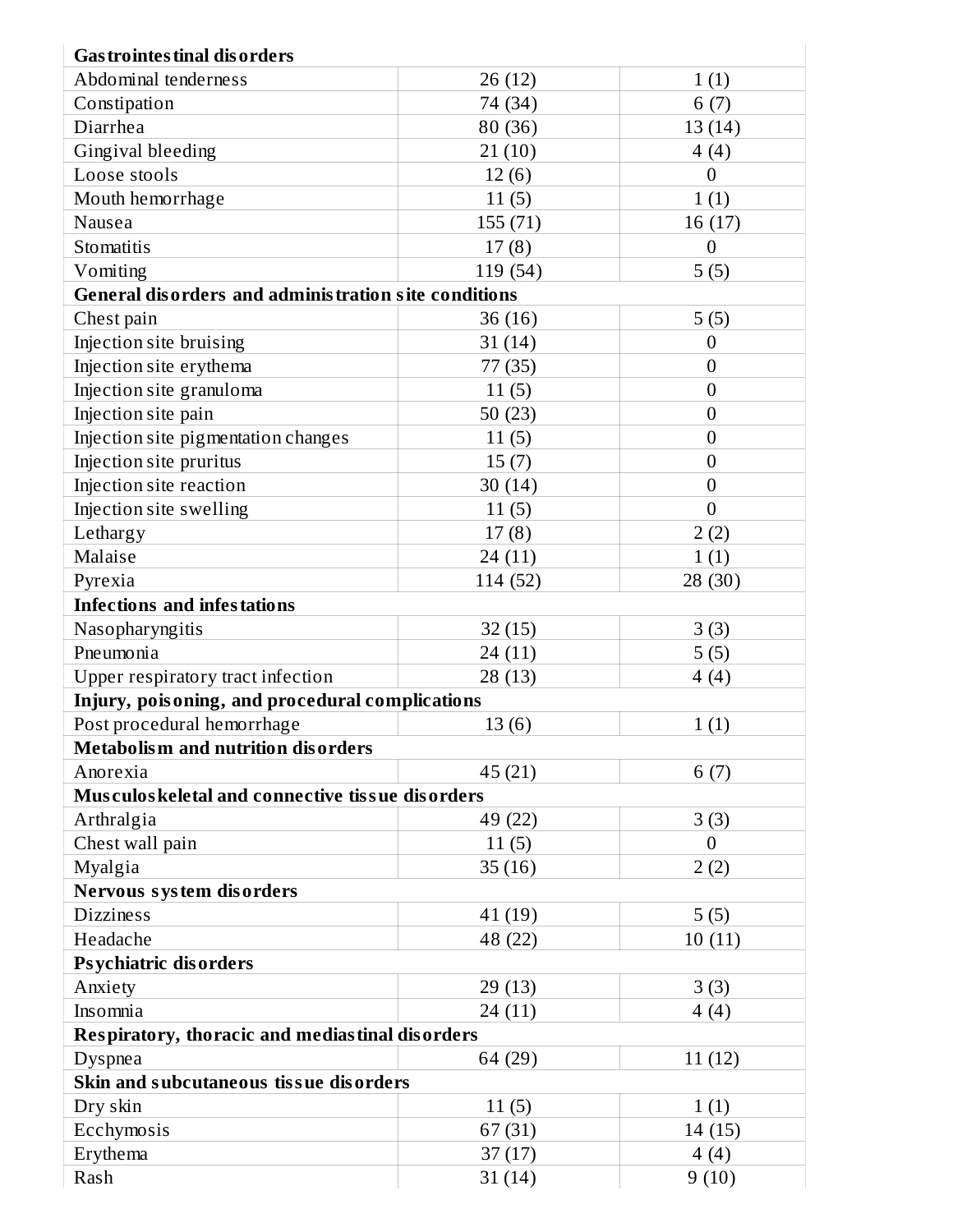| Skin nodule        | 11(5) |      |
|--------------------|-------|------|
| Urticaria          | 13(6) |      |
| Vascular disorders |       |      |
| Hematoma           | 19(9) |      |
| Hypotension        | 15(7) |      |
| Petechiae          | (24)  | 8 (9 |

\* Multiple terms of the same preferred terms for a patient are only counted once within each treatment group.

 $^\dagger$  Includes adverse reactions from all patients exposed to azacitidine, including patients after crossing over from observations.

 $\ddagger$  Includes adverse reactions from observation period only; excludes any adverse events after crossover to azacitidine.

Table 2 presents adverse reactions occurring in at least 5% of patients treated with azacitidine in Study 4. Similar to Studies 1 and 2 described above, duration of exposure to treatment with azacitidine was longer (mean 12.2 months) compared with best supportive care (mean 7.5 months).

#### **Table 2: Most Frequently Obs erved Advers e Reactions (≥ 5.0% in the Azacitidine Treated Patients and the Percentage with NCI CTC Grade 3/4 Reactions; Study 4)**

|                                                      | <b>Number (%) of Patients</b> |                   |                        |                   |  |
|------------------------------------------------------|-------------------------------|-------------------|------------------------|-------------------|--|
|                                                      | <b>Any Grade</b>              |                   | Grade 3/4              |                   |  |
|                                                      |                               | <b>Best</b>       |                        | <b>Best</b>       |  |
| <b>System Organ Class</b>                            | <b>Azacitidine for</b>        | <b>Supportive</b> | <b>Azacitidine for</b> | <b>Supportive</b> |  |
| <b>Preferred Term*</b>                               | Injection                     | <b>Care Only</b>  | Injection              | <b>Care Only</b>  |  |
|                                                      | $(N=175)$                     | $(N=102)$         | $(N=175)$              | $(N=102)$         |  |
| <b>Blood and lymphatic</b>                           |                               |                   |                        |                   |  |
| system disorders                                     |                               |                   |                        |                   |  |
| Anemia                                               | 90 (51)                       | 45 (44)           | 24 (14)                | 9(9)              |  |
| Febrile neutropenia                                  | 24 (14)                       | 10(10)            | 22(13)                 | 7(7)              |  |
| Leukopenia                                           | 32(18)                        | 2(2)              | 26 (15)                | 1(1)              |  |
| Neutropenia                                          | 115 (66)                      | 29 (28)           | 107(61)                | 22 (22)           |  |
| Thrombocytopenia                                     | 122 (70)                      | 35(34)            | 102(58)                | 29 (28)           |  |
| <b>Gas trointes tinal dis orders</b>                 |                               |                   |                        |                   |  |
| Abdominal pain                                       | 22(13)                        | 7(7)              | 7(4)                   | $\boldsymbol{0}$  |  |
| Constipation                                         | 88 (50)                       | 8(8)              | 2(1)                   | $\mathbf{0}$      |  |
| Dyspepsia                                            | 10(6)                         | 2(2)              | $\mathbf{0}$           | $\boldsymbol{0}$  |  |
| Nausea                                               | 84 (48)                       | 12(12)            | 3(2)                   | $\boldsymbol{0}$  |  |
| Vomiting                                             | 47(27)                        | 7(7)              | $\overline{0}$         | $\mathbf{0}$      |  |
| General disorders and administration site conditions |                               |                   |                        |                   |  |
| Fatigue                                              | 42 (24)                       | 12(12)            | 6(3)                   | 2(2)              |  |
| Injection site bruising                              | 9(5)                          | $\mathbf{0}$      | $\boldsymbol{0}$       | $\boldsymbol{0}$  |  |
| Injection site erythema                              | 75 (43)                       | $\boldsymbol{0}$  | $\mathbf{0}$           | $\boldsymbol{0}$  |  |
| Injection site hematoma                              | 11(6)                         | $\boldsymbol{0}$  | $\overline{0}$         | $\mathbf{0}$      |  |
| Injection site induration                            | 9(5)                          | $\overline{0}$    | $\overline{0}$         | $\overline{0}$    |  |
| Injection site pain                                  | 33(19)                        | $\overline{0}$    | $\boldsymbol{0}$       | $\boldsymbol{0}$  |  |
| Injection site rash                                  | 10(6)                         | $\boldsymbol{0}$  | $\overline{0}$         | $\boldsymbol{0}$  |  |
| Injection site reaction                              | 51(29)                        | $\overline{0}$    | 1(1)                   | $\overline{0}$    |  |
| Pyrexia                                              | 53 $(30)$                     | 18(18)            | 8(5)                   | 1(1)              |  |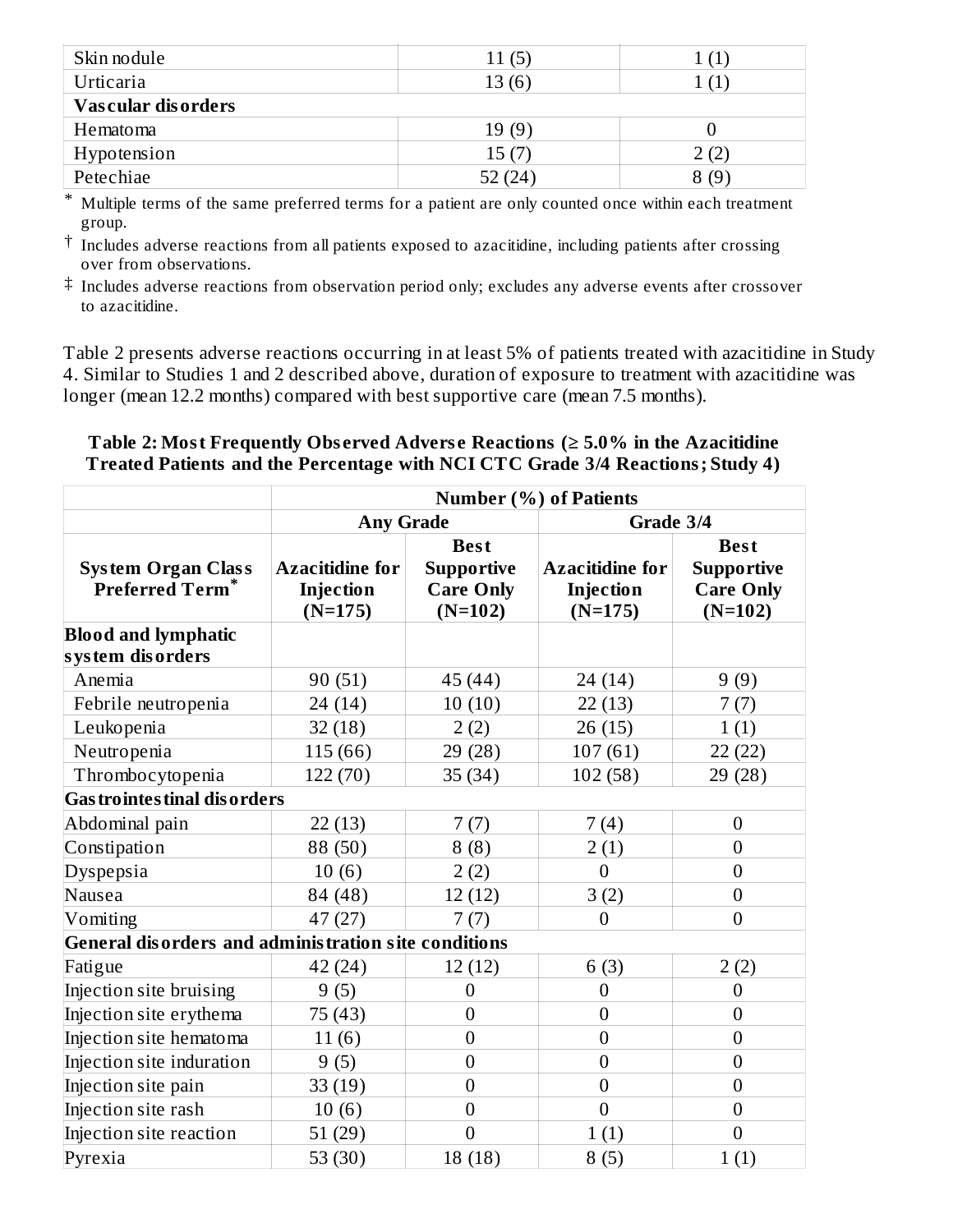| <b>Infections and infestations</b>              |        |                  |                  |                  |
|-------------------------------------------------|--------|------------------|------------------|------------------|
| Rhinitis                                        | 10(6)  | 1(1)             | $\boldsymbol{0}$ | $\boldsymbol{0}$ |
| Upper respiratory tract<br>infection            | 16(9)  | 4(4)             | 3(2)             | $\boldsymbol{0}$ |
| Urinary tract infection                         | 15(9)  | 3(3)             | 3(2)             | $\overline{0}$   |
| <b>Investigations</b>                           |        |                  |                  |                  |
| Weight decreased                                | 14(8)  | $\boldsymbol{0}$ | 1(1)             | $\boldsymbol{0}$ |
| Metabolism and nutrition disorders              |        |                  |                  |                  |
| Hypokalemia                                     | 11(6)  | 3(3)             | 3(2)             | 3(3)             |
| Nervous system disorders                        |        |                  |                  |                  |
| Lethargy                                        | 13(7)  | 2(2)             | $\boldsymbol{0}$ | 1(1)             |
| <b>Psychiatric disorders</b>                    |        |                  |                  |                  |
| Anxiety                                         | 9(5)   | 1(1)             | $\boldsymbol{0}$ | $\overline{0}$   |
| Insomnia                                        | 15(9)  | 3(3)             | $\overline{0}$   | $\boldsymbol{0}$ |
| <b>Renal and urinary disorders</b>              |        |                  |                  |                  |
| Hematuria                                       | 11(6)  | 2(2)             | 4(2)             | 1(1)             |
| Respiratory, thoracic and mediastinal disorders |        |                  |                  |                  |
| <b>Dyspnea</b>                                  | 26(15) | 5(5)             | 6(3)             | 2(2)             |
| Dyspnea exertional                              | 9(5)   | 1(1)             | $\overline{0}$   | $\overline{0}$   |
| Pharyngolaryngeal pain                          | 11(6)  | 3(3)             | $\boldsymbol{0}$ | $\boldsymbol{0}$ |
| Skin and subcutaneous tissue disorders          |        |                  |                  |                  |
| Erythema                                        | 13(7)  | 3(3)             | $\boldsymbol{0}$ | $\boldsymbol{0}$ |
| Petechiae                                       | 20(11) | 4(4)             | 2(1)             | $\overline{0}$   |
| Pruritus                                        | 21(12) | 2(2)             | $\boldsymbol{0}$ | $\overline{0}$   |
| Rash                                            | 18(10) | 1(1)             | $\boldsymbol{0}$ | $\boldsymbol{0}$ |
| <b>Vascular disorders</b>                       |        |                  |                  |                  |
| Hypertension                                    | 15(9)  | 4(4)             | 2(1)             | 2(2)             |

\* Multiple reports of the same preferred term from a patient were only counted once within each treatment.

In Studies 1, 2 and 4 with subcutaneous administration of azacitidine, adverse reactions of neutropenia, thrombocytopenia, anemia, nausea, vomiting, diarrhea, constipation, and injection site erythema/reaction tended to increase in incidence with higher doses of azacitidine for injection.

Adverse reactions that tended to be more pronounced during the first 1 to 2 cycles of subcutaneous treatment compared with later cycles included thrombocytopenia, neutropenia, anemia, nausea, vomiting, injection site erythema/pain/bruising/reaction, constipation, petechiae, dizziness, anxiety, hypokalemia, and insomnia. There did not appear to be any adverse reactions that increased in frequency over the course of treatment.

Overall, adverse reactions were qualitatively similar between the intravenous and subcutaneous studies. Adverse reactions that appeared to be specifically associated with the intravenous route of administration included infusion site reactions (e.g. erythema or pain) and catheter site reactions (e.g. infection, erythema, or hemorrhage).

In clinical studies of either subcutaneous or intravenous azacitidine, the following serious adverse reactions occurring at a rate of < 5% (and not described in Tables 1 or 2) were reported:

**Blood and lymphatic system disorders:** agranulocytosis, bone marrow failure, pancytopenia splenomegaly.

**Cardiac disorders:** atrial fibrillation, cardiac failure, cardiac failure congestive, cardio-respiratory arrest, congestive cardiomyopathy.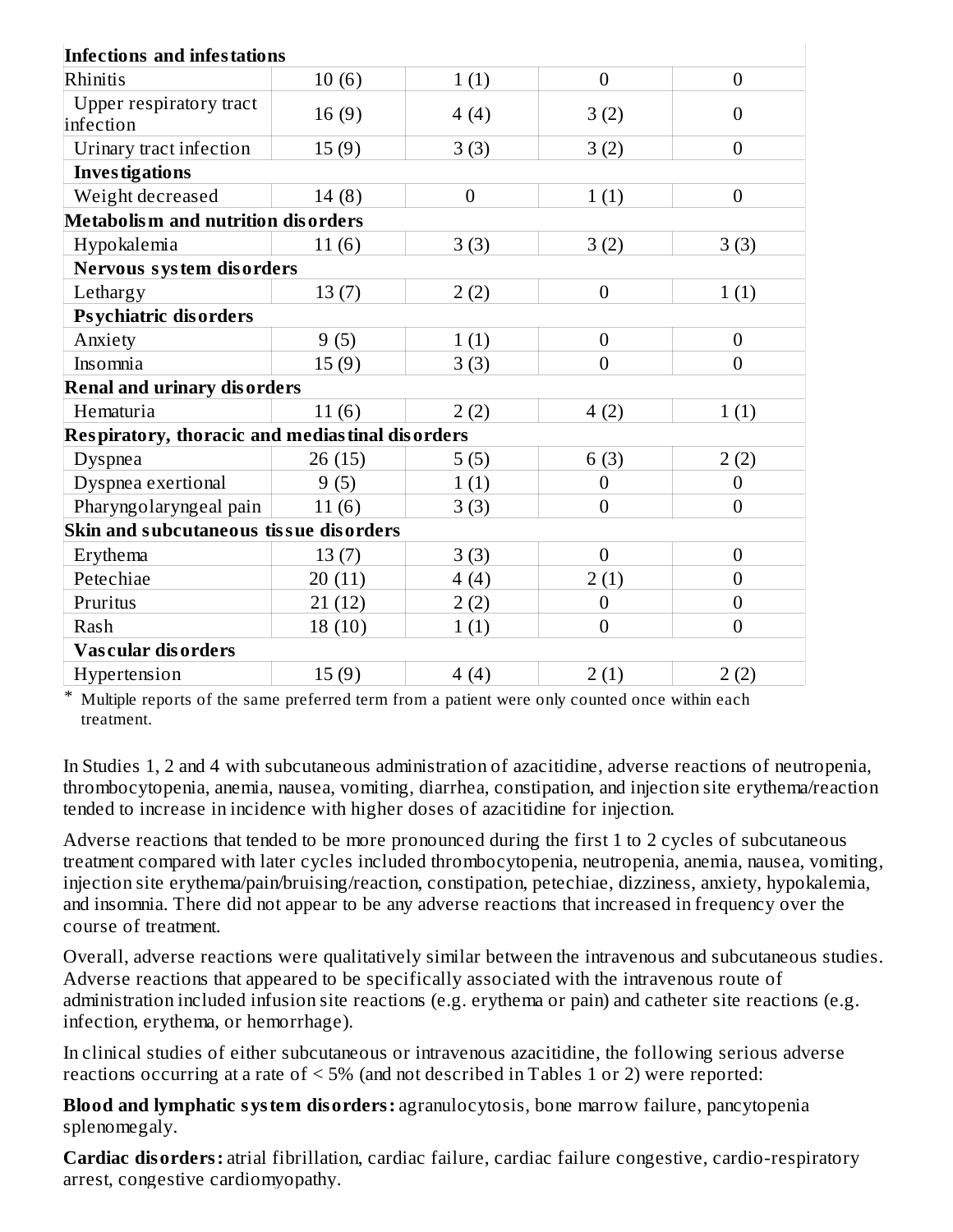**Eye disorders:** eye hemorrhage

arrest, congestive cardiomyopathy.

**Gastrointestinal disorders:** diverticulitis, gastrointestinal hemorrhage, melena, perirectal abscess.

**General disorders and administration site conditions:** catheter site hemorrhage, general physical health deterioration, systemic inflammatory response syndrome.

**Hepatobiliary disorders:** cholecystitis.

**Immune system disorders:** anaphylactic shock, hypersensitivity.

**Infections and infestations:** abscess limb, bacterial infection, cellulitis, blastomycosis, injection site infection, Klebsiella sepsis, neutropenic sepsis, pharyngitis streptococcal, pneumonia Klebsiella, sepsis, septic shock, Staphylococcal bacteremia, Staphylococcal infection, toxoplasmosis.

**Metabolism and nutrition disorders:** dehydration.

**Mus culoskeletal and connective tissue disorders:** bone pain aggravated, muscle weakness, neck pain.

**Neoplasms benign, malignant and unspecified:** leukemia cutis.

**Nervous system disorders:** cerebral hemorrhage, convulsions, intracranial hemorrhage.

**Renal and urinary disorders:** loin pain, renal failure.

**Respiratory, thoracic and mediastinal disorders:** hemoptysis, lung infiltration, pneumonitis, respiratory distress.

**Skin and subcutaneous tissue disorders:** pyoderma gangrenosum, rash pruritic, skin induration.

**Surgical and medical procedures:** cholecystectomy.

**Vas cular disorders:** orthostatic hypotension.

# **6.2 Postmarketing Experience**

The following adverse reactions have been identified during postmarketing use of azacitidine. Because these reactions are reported voluntarily from a population of uncertain size, it is not always possible to reliably estimate their frequency or establish a causal relationship to drug exposure.

- Interstitial lung disease
- Tumor lysis syndrome
- Injection site necrosis
- Sweet's syndrome (acute febrile neutrophilic dermatosis)
- Necrotizing fasciitis (including fatal cases)
- Differentiation syndrome

# **8 USE IN SPECIFIC POPULATIONS**

# **8.1 Pregnancy**

# *Risk Summary*

Based on its mechanism of action and findings in animals, azacitidine can cause fetal harm when administered to a pregnant woman *[see Clinical Pharmacology (12.1)]*. There are no data on the use of azacitidine in pregnant women. Azacitidine was teratogenic and caused embryo-fetal lethality in animals at doses lower than the recommended human daily dose *(see Data)*. Advise pregnant women of the potential risk to the fetus.

The background rate of major birth defects and miscarriage is unknown for the indicated population. All pregnancies have a background risk of birth defect, loss, or other adverse outcomes. In the U.S. general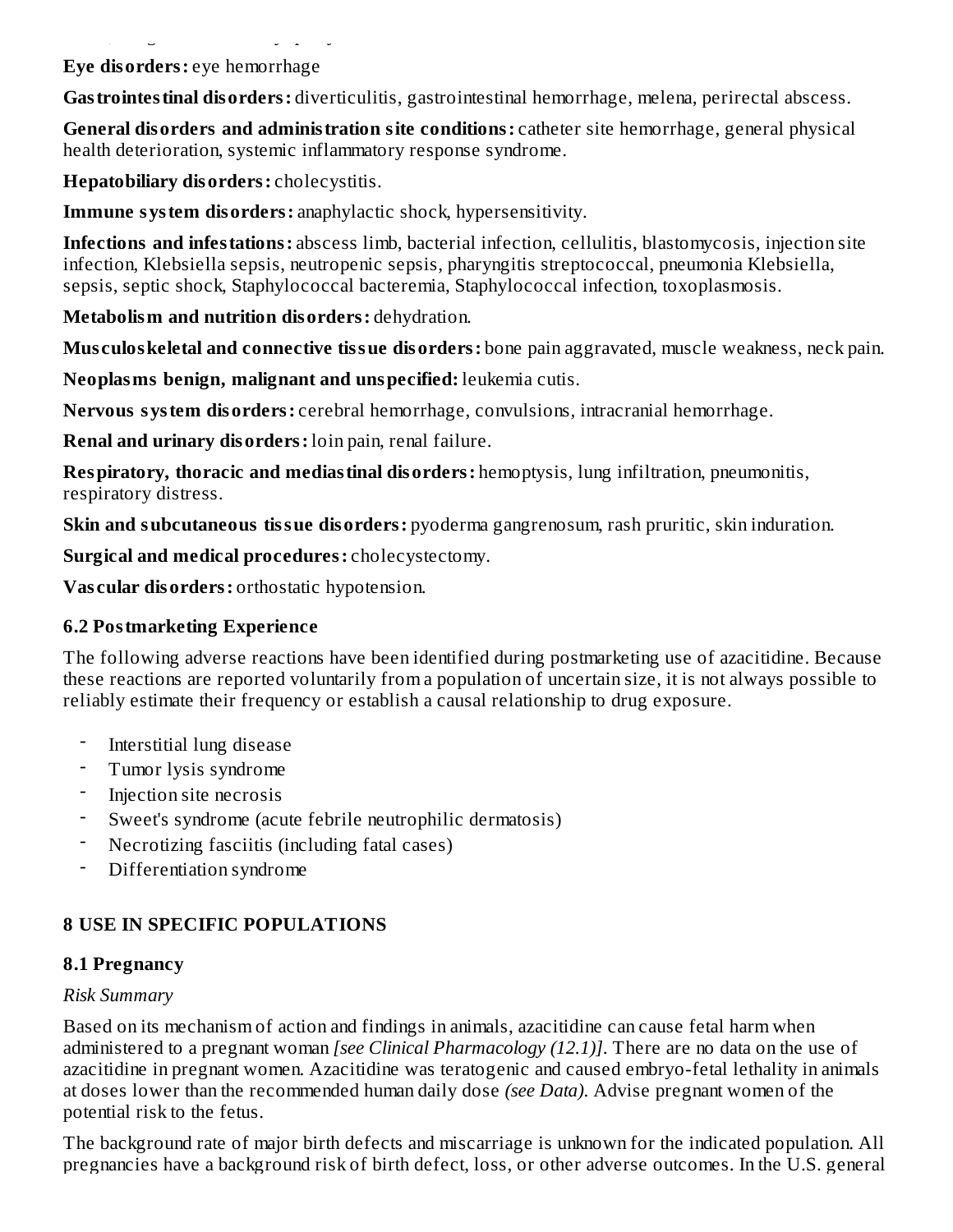population, the estimated background risk of major birth defects and miscarriage in clinically recognized pregnancies is 2%-4% and 15%-20%, respectively.

# Data

# *Animal Data*

Early embryotoxicity studies in mice revealed a 44% frequency of intrauterine embryonal death (increased resorption) after a single IP (intraperitoneal) injection of 6 mg/m<sup>2</sup> (approximately 8% of the recommended human daily dose on a mg/m<sup>2</sup> basis) azacitidine on gestation day 10. Developmental abnormalities in the brain have been detected in mice given azacitidine on or before gestation day 15 at doses of ~3-12 mg/m<sup>2</sup> (approximately 4%-16% the recommended human daily dose on a mg/m<sup>2</sup> basis).

In rats, azacitidine was clearly embryotoxic when given IP on gestation days 4-8 (postimplantation) at a dose of 6 mg/m<sup>2</sup> (approximately 8% of the recommended human daily dose on a mg/m<sup>2</sup> basis), although treatment in the preimplantation period (on gestation days 1-3) had no adverse effect on the embryos. Azacitidine caused multiple fetal abnormalities in rats after a single IP dose of 3 to 12 mg/m<sup>2</sup> (approximately 8% the recommended human daily dose on a mg/m<sup>2</sup> basis) given on gestation day 9, 10, 11 or 12. In this study azacitidine caused fetal death when administered at  $3-12$  mg/m<sup>2</sup> on gestation days 9 and 10; average live animals per litter was reduced to 9% of control at the highest dose on gestation day 9. Fetal anomalies included: CNS anomalies (exencephaly/encephalocele), limb anomalies (micromelia, club foot, syndactyly, oligodactyly), and others (micrognathia, gastroschisis, edema, and rib abnormalities).

# **8.2 Lactation**

# *Risk Summary*

There is no information regarding the presence of azacitidine in human milk, the effects of azacitidine on the breastfed infant, or the effects of azacitidine on milk production. Because many drugs are excreted in human milk and because of the potential for tumorigenicity shown for azacitidine in animal studies *[see Nonclinical Toxicology (13.1)]* and the potential for serious adverse reactions in nursing infants from azacitidine advise patients not to breastfeed during treatment with azacitidine.

# **8.3 Females and Males of Reproductive Potential**

Based on its mechanism of action and findings in animals, azacitidine for injection can cause fetal harm when administered to a pregnant woman *[see Use in Specific Populations (8.1)]*.

# *Pregnancy Testing*

Verify the pregnancy status of females of reproductive potential prior to initiating azacitidine for injection.

### **Contraception**

Females

Advise females of reproductive potential to avoid pregnancy during treatment with azacitidine for injection.

# Males

Males with female sexual partners of reproductive potential should not father a child and should use effective contraception during treatment with azacitidine for injection.

# *Infertility*

Based on animal data, azacitidine could have an effect on male or female fertility *[see Nonclinical Toxicology (13.1)]*.

# **8.4 Pediatric Us e**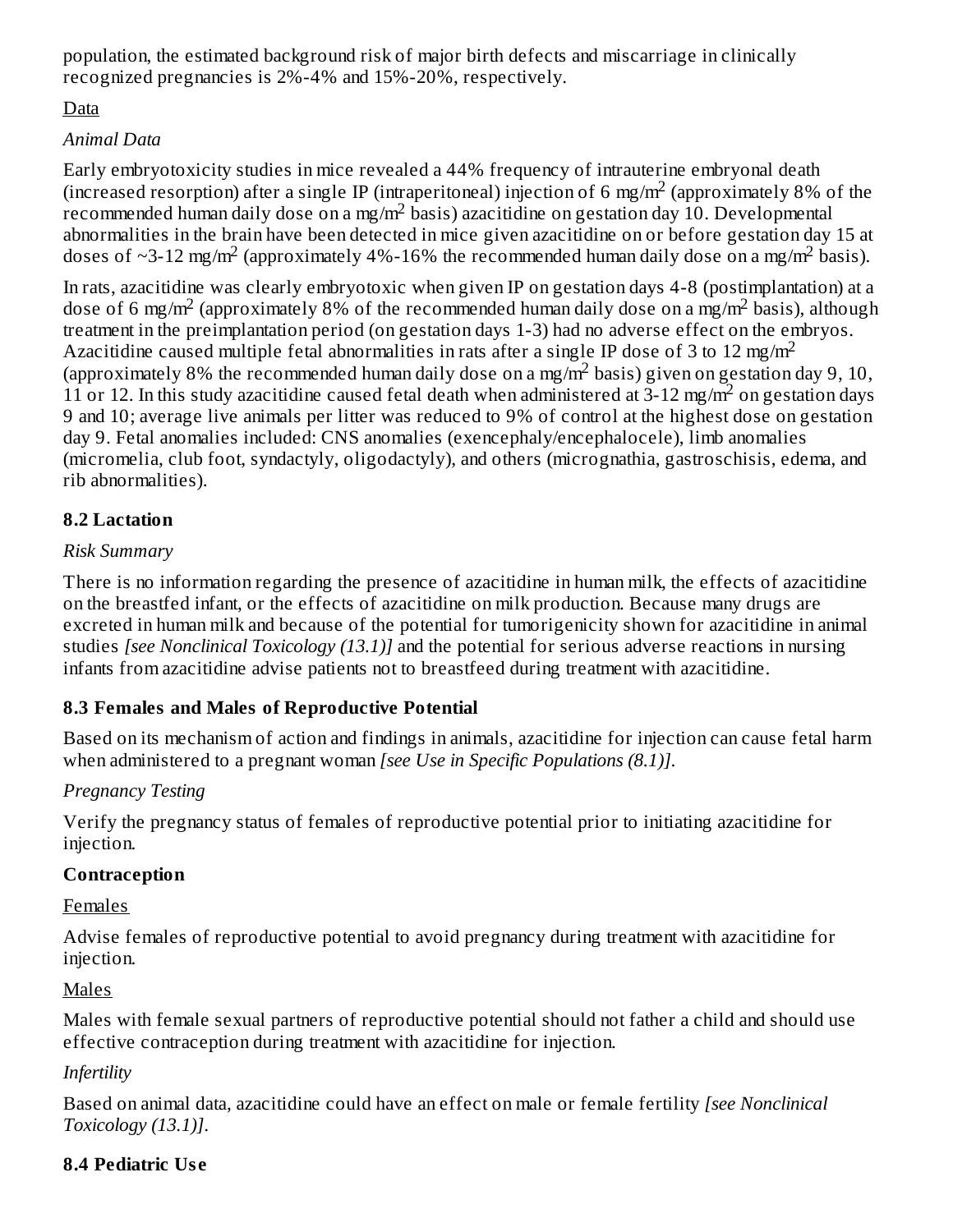Safety and effectiveness in pediatric patients have not been established.

# **8.5 Geriatric Us e**

Of the total number of patients in Studies 1, 2 and 3, 62% were 65 years and older and 21% were 75 years and older. No overall differences in effectiveness were observed between these patients and younger patients. In addition there were no relevant differences in the frequency of adverse reactions observed in patients 65 years and older compared to younger patients.

Of the 179 patients randomized to azacitidine in Study 4, 68% were 65 years and older and 21% were 75 years and older. Survival data for patients 65 years and older were consistent with overall survival results. The majority of adverse reactions occurred at similar frequencies in patients < 65 years of age and patients 65 years of age and older.

Elderly patients are more likely to have decreased renal function. Monitor renal function in these patients *[see Dosage and Administration (2.5) and Warnings and Precautions (5.3)]*.

# **10 OVERDOSAGE**

One case of overdose with azacitidine was reported during clinical trials. A patient experienced diarrhea, nausea, and vomiting after receiving a single intravenous dose of approximately 290 mg/m<sup>2</sup>, almost 4 times the recommended starting dose. The events resolved without sequelae, and the correct dose was resumed the following day. In the event of overdosage, the patient should be monitored with appropriate blood counts and should receive supportive treatment, as necessary. There is no known specific antidote for azacitidine overdosage.

# **11 DESCRIPTION**

Azacitidine for injection contains azacitidine, which is a pyrimidine nucleoside analog of cytidine. Azacitidine is 4-amino-1-β-D-ribofuranosyl-s-triazin-2(1H)-one. The structural formula is as follows:



The empirical formula is  $\rm{C_8H_{12}N_4O_5}$ . The molecular weight is 244. Azacitidine is a white to off-white solid. Azacitidine was found to be insoluble in acetone, ethanol, and methyl ethyl ketone; slightly soluble in ethanol/water (50/50), propylene glycol, and polyethylene glycol; sparingly soluble in water, water saturated octanol, 5% dextrose in water, N-methyl-2-pyrrolidone, normal saline and 5% Tween 80 in water; and soluble in dimethylsulfoxide (DMSO).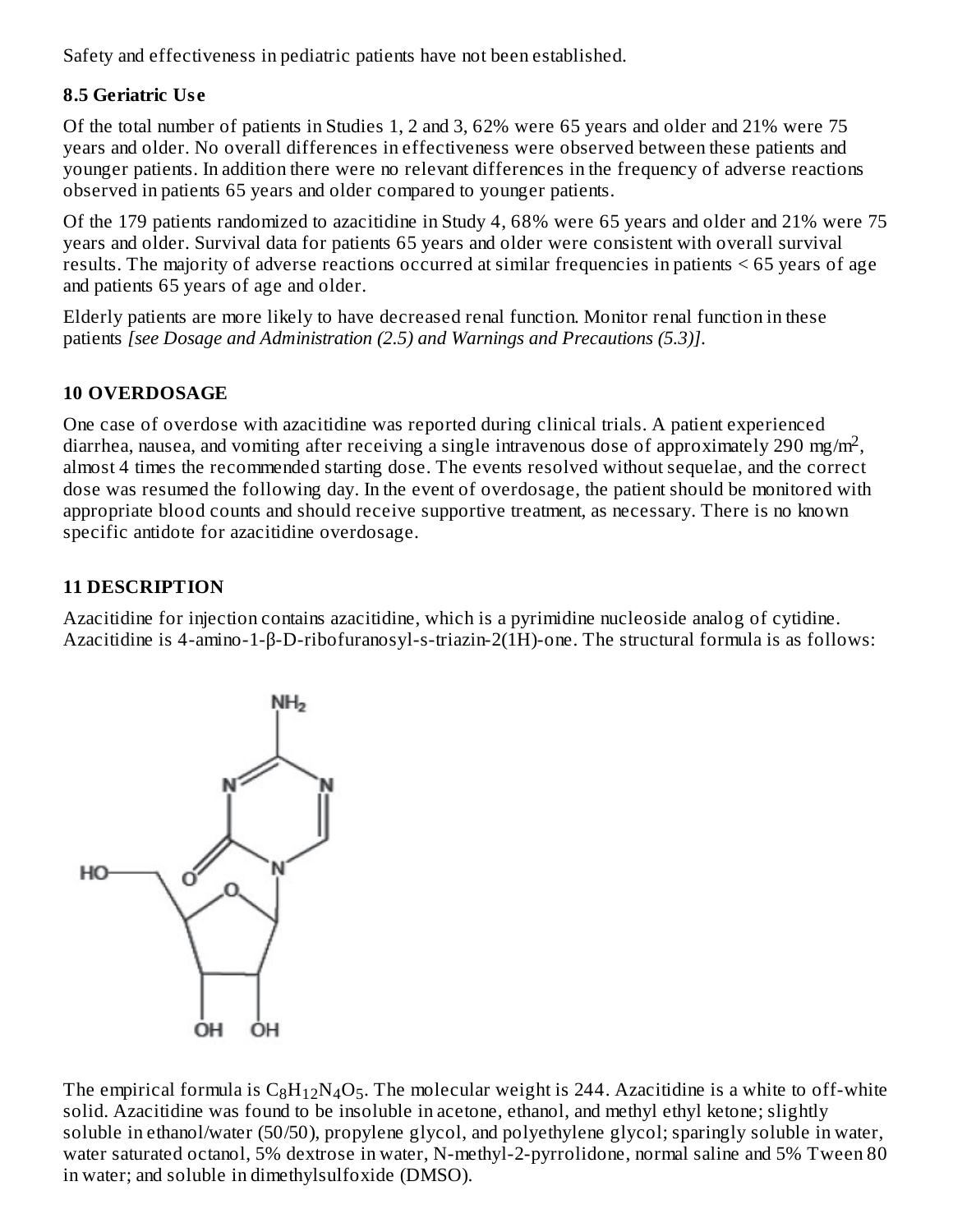The finished product is supplied in a sterile form for reconstitution as a suspension for subcutaneous injection or reconstitution as a solution with further dilution for intravenous infusion. Vials of azacitidine for injection contain 100 mg of azacitidine and 100 mg mannitol as a sterile lyophilized powder.

# **12 CLINICAL PHARMACOLOGY**

# **12.1 Mechanism of Action**

Azacitidine for injection is a pyrimidine nucleoside analog of cytidine. Azacitidine for injection is believed to exert its antineoplastic effects by causing hypomethylation of DNA and direct cytotoxicity on abnormal hematopoietic cells in the bone marrow. The concentration of azacitidine required for maximum inhibition of DNA methylation *in vitro* does not cause major suppression of DNA synthesis. Hypomethylation may restore normal function to genes that are critical for differentiation and proliferation. The cytotoxic effects of azacitidine cause the death of rapidly dividing cells, including cancer cells that are no longer responsive to normal growth control mechanisms. Non-proliferating cells are relatively insensitive to azacitidine.

# **12.3 Pharmacokinetics**

The pharmacokinetics of azacitidine were studied in 6 MDS patients following a single 75 mg/m<sup>2</sup> subcutaneous dose and a single  $75 \text{ mg/m}^2$  intravenous dose.

# **Absorption**

Azacitidine is rapidly absorbed after subcutaneous administration; the peak plasma azacitidine concentration of  $750 \pm 403$  ng/ml occurred in 0.5 hour.

# **Distribution**

The bioavailability of subcutaneous azacitidine relative to intravenous azacitidine is approximately 89%, based on area under the curve. Mean volume of distribution following intravenous dosing is 76  $\pm$ 26 L. Mean apparent subcutaneous clearance is  $167 \pm 49$  L/hour and mean half-life after subcutaneous administration is 41  $\pm$  8 minutes. The AUC and C $_{\rm max}$  of subcutaneous administration of azacitidine in 21 patients with cancer were approximately dose proportional within the 25 to 100 mg/m<sup>2</sup> dose range. Multiple dosing at the recommended dose regimen does not result in drug accumulation.

# **Elimination**

Published studies indicate that urinary excretion is the primary route of elimination of azacitidine and its metabolites. Following intravenous administration of radioactive azacitidine to 5 cancer patients, the cumulative urinary excretion was 85% of the radioactive dose. Fecal excretion accounted for <1% of administered radioactivity over 3 days. Mean excretion of radioactivity in urine following subcutaneous administration of <sup>14</sup>C-azacitidine was 50%. The mean elimination half-lives of total radioactivity (azacitidine and its metabolites) were similar after intravenous and subcutaneous administrations, about 4 hours.

# **Specific Populations**

In patients with cancer the pharmacokinetics of azacitidine in 6 patients with normal renal function (CLcr > 80 mL/min) and 6 patients with severe renal impairment (CLcr < 30 mL/min) were compared following daily subcutaneous dosing (Days 1 through 5) at  $75 \text{ mg/m}^2$ /day. Severe renal impairment increased azacitidine exposure by approximately 70% after single and 41% after multiple subcutaneous administrations. This increase in exposure was not correlated with an increase in adverse events. The exposure was similar to exposure in patients with normal renal function receiving 100 mg/m<sup>2</sup>. Therefore, a Cycle 1 dose modification is not recommended.

The effects of hepatic impairment, gender, age, or race on the pharmacokinetics of azacitidine have not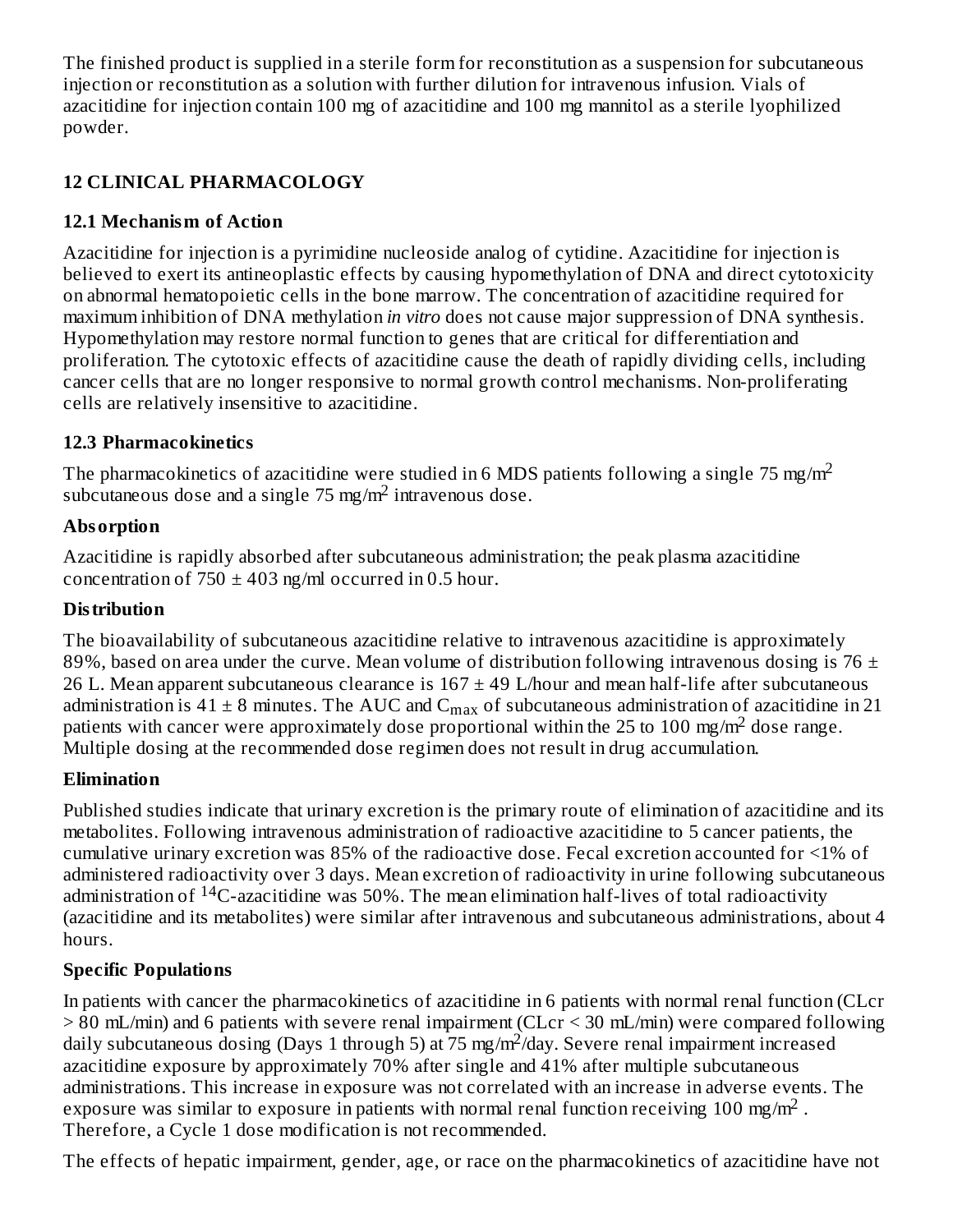been studied.

# **Drug-Drug Interactions**

No formal clinical drug interaction studies with azacitidine have been conducted.

An *in vitro* study of azacitidine incubation in human liver fractions indicated that azacitidine may be metabolized by the liver. Whether azacitidine metabolism may be affected by known microsomal enzyme inhibitors or inducers has not been studied.

An *in vitro* study with cultured human hepatocytes indicated that azacitidine at concentrations up to 100  $\mu$ M (IV C $_{\rm max}$  = 10.6  $\mu$ M) does not cause any inhibition of CYP2B6 and CYP2C8. The potential of azacitidine to inhibit other cytochrome P450 (CYP) enzymes is not known.

*In vitro* studies with human cultured hepatocytes indicate that azacitidine at concentrations of 1.0 µM to 100 µM does not induce CYP 1A2, 2C19, or 3A4/5.

# **13 NONCLINICAL TOXICOLOGY**

# **13.1 Carcinogenesis, Mutagenesis, Impairment of Fertility**

The potential carcinogenicity of azacitidine was evaluated in mice and rats. Azacitidine induced tumors of the hematopoietic system in female mice at 2.2 mg/kg  $(6.6 \text{ mg/m}^2)$ , approximately 8% the recommended human daily dose on a mg/m<sup>2</sup> basis) administered IP three times per week for 52 weeks. An increased incidence of tumors in the lymphoreticular system, lung, mammary gland, and skin was seen in mice treated with azacitidine IP at 2.0 mg/kg (6.0 mg/m<sup>2</sup>, approximately 8% the recommended human daily dose on a mg/m<sup>2</sup> basis) once a week for 50 weeks. A tumorigenicity study in rats dosed twice weekly at 15 or 60 mg/m<sup>2</sup> (approximately 20%-80% the recommended human daily dose on a mg/m<sup>2</sup> basis) revealed an increased incidence of testicular tumors compared with controls.

The mutagenic and clastogenic potential of azacitidine was tested in *in vitro* bacterial systems Salmonella typhimurium strains TA100 and several strains of trpE8, Escherichia coli strains WP14 Pro, WP3103P, WP3104P, and CC103; in *in vitro* forward gene mutation assay in mouse lymphoma cells and human lymphoblast cells; and in an *in vitro* micronucleus assay in mouse L5178Y lymphoma cells and Syrian hamster embryo cells. Azacitidine was mutagenic in bacterial and mammalian cell systems. The clastogenic effect of azacitidine was shown by the induction of micronuclei in L5178Y mouse cells and Syrian hamster embryo cells.

Administration of azacitidine to male mice at 9.9 mg/m<sup>2</sup> (approximately 9% the recommended human daily dose on a mg/m<sup>2</sup> basis) daily for 3 days prior to mating with untreated female mice resulted in decreased fertility and loss of offspring during subsequent embryonic and postnatal development. Treatment of male rats 3 times per week for 11 or 16 weeks at doses of 15-30 mg/m<sup>2</sup> (approximately 20% - 40%, the recommended human daily dose on a mg/m<sup>2</sup> basis) resulted in decreased weight of the testes and epididymides, and decreased sperm counts accompanied by decreased pregnancy rates and increased loss of embryos in mated females. In a related study, male rats treated for 16 weeks at 24 mg/m $^2$  resulted in an increase in abnormal embryos in mated females when examined on day 2 of gestation.

# **14 CLINICAL STUDIES**

# **Myelodysplastic Syndromes (MDS)**

Study 1 was a randomized, open-label, controlled trial carried out in 53 U.S. sites compared the safety and efficacy of subcutaneous azacitidine for injection plus supportive care with supportive care alone ("observation") in patients with any of the five FAB subtypes of myelodysplastic syndromes (MDS): refractory anemia (RA), RA with ringed sideroblasts (RARS), RA with excess blasts (RAEB), RAEB in transformation (RAEB-T), and chronic myelomonocytic leukemia (CMMoL). RA and RARS patients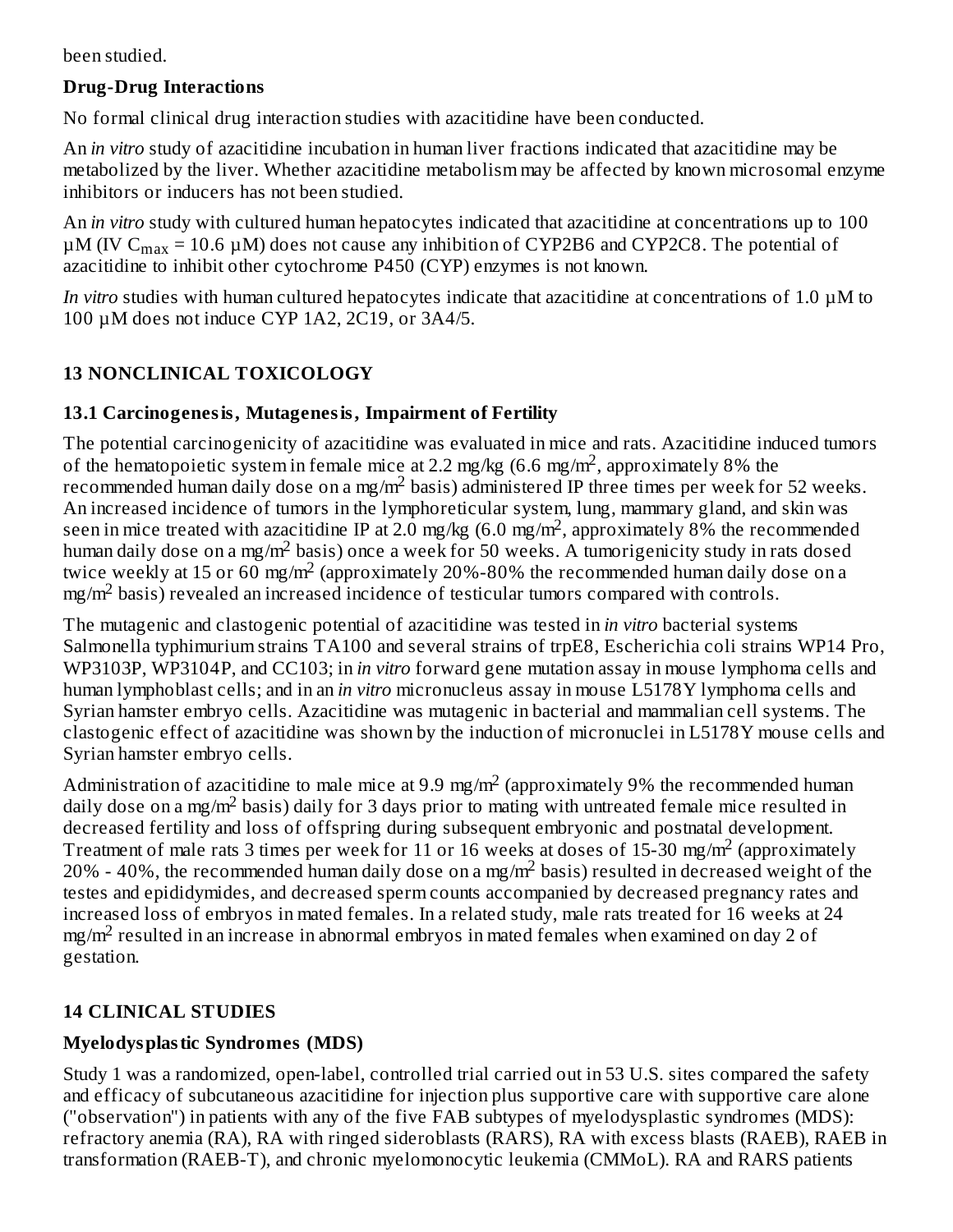were included if they met one or more of the following criteria: required packed RBC transfusions; had platelet counts  $\leq$ 50.0  $\times$  10<sup>9</sup>/L; required platelet transfusions; or were neutropenic (ANC <1.0  $\times$  10<sup>9</sup>/L) with infections requiring treatment with antibiotics. Patients with acute myelogenous leukemia (AML) were not intended to be included. Supportive care allowed in this study included blood transfusion products, antibiotics, antiemetics, analgesics and antipyretics. The use of hematopoietic growth factors was prohibited. Baseline patient and disease characteristics are summarized in Table 3; the 2 groups were similar.

Azacitidine for injection was administered at a subcutaneous dose of 75 mg/m<sup>2</sup> daily for 7 days every 4 weeks. The dose was increased to 100 mg/m<sup>2</sup> if no beneficial effect was seen after 2 treatment cycles. The dose was decreased and/or delayed based on hematologic response or evidence of renal toxicity. Patients in the observation arm were allowed by protocol to cross over to azacitidine for injection if they had increases in bone marrow blasts, decreases in hemoglobin, increases in red cell transfusion requirements, or decreases in platelets, or if they required a platelet transfusion or developed a clinical infection requiring treatment with antibiotics. For purposes of assessing efficacy, the primary endpoint was response rate (as defined in Table 4).

Of the 191 patients included in the study, independent review (adjudicated diagnosis) found that 19 had the diagnosis of AML at baseline. These patients were excluded from the primary analysis of response rate, although they were included in an intent-to-treat (ITT) analysis of all patients randomized. Approximately 55% of the patients randomized to observation crossed over to receive azacitidine for injection treatment.

|                                | <b>Azacitidine for Injection</b><br>$(N=99)$ | <b>Observation</b><br>$(N=92)$ |
|--------------------------------|----------------------------------------------|--------------------------------|
| Gender (n%)                    |                                              |                                |
| Male                           | 72 (72.7)                                    | 60 (65.2)                      |
| Female                         | 27(27.3)                                     | 32(34.8)                       |
| Race $(n\%)$                   |                                              |                                |
| White                          | 93 (93.9)                                    | 85 (92.4)                      |
| <b>Black</b>                   | 1(1.0)                                       | 1(1.1)                         |
| Hispanic                       | 3(3.0)                                       | 5(5.4)                         |
| Asian/Oriental                 | 2(2.0)                                       | 1(1.1)                         |
| Age (years)                    |                                              |                                |
| N                              | 99                                           | 91                             |
| $Mean \pm SD$                  | $67.3 \pm 10.39$                             | $68.0 \pm 10.23$               |
| Range                          | $31 - 92$                                    | $35 - 88$                      |
| Adjudicated MDS diagnosis at   |                                              |                                |
| study entry $(n\%)$            |                                              |                                |
| RA                             | 21(21.2)                                     | 18 (19.6)                      |
| <b>RARS</b>                    | 6(6.1)                                       | 5(5.4)                         |
| <b>RAEB</b>                    | 38 (38.4)                                    | 39 (42.4)                      |
| RAEB-T                         | 16 (16.2)                                    | 14 (15.2)                      |
| <b>CMMoL</b>                   | 8(8.1)                                       | 7(7.6)                         |
| <b>AML</b>                     | 10(10.1)                                     | 9(9.8)                         |
| Transfusion product used in 3  |                                              |                                |
| months before study entry (n%) |                                              |                                |
| Any transfusion product        | 70 (70.7)                                    | 59 (64.1)                      |
| Blood cells, packed human      | 66 (66.7)                                    | 55 (59.8)                      |
| Platelets, human blood         | 15(15.2)                                     | 12(13.0)                       |

**Table 3. Bas eline Demographics and Dis eas e Characteristics**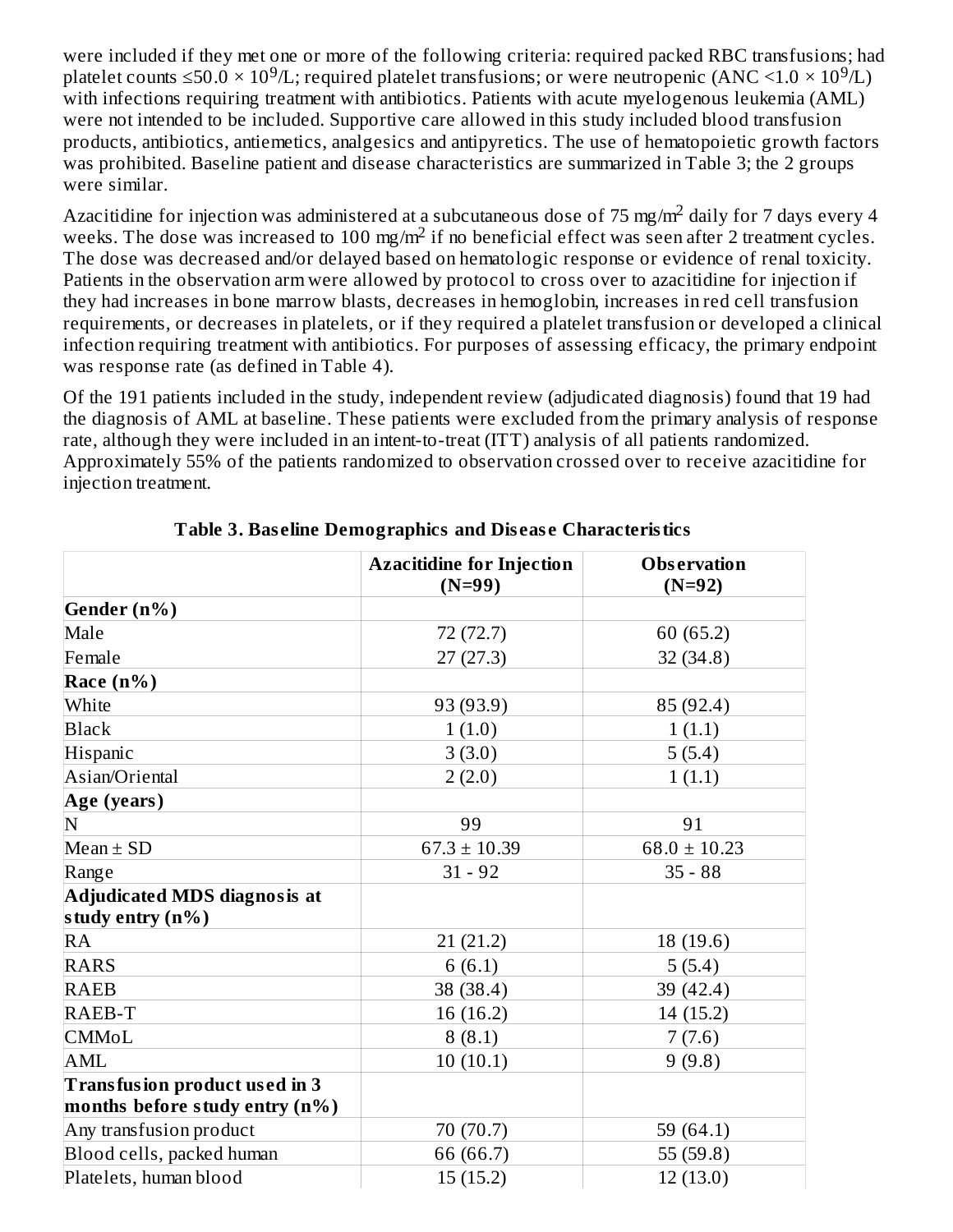| Hetastarch              | 0(0.0) | ' 1.L                   |
|-------------------------|--------|-------------------------|
| Plasma protein fraction | (1.0)  | 0(0.0)                  |
| Other                   | 2(2.0) | ור רז ר<br>. 4. 4.<br>- |

#### **Table 4. Respons e Criteria**

|                   |                   | <b>RA</b>                                                            | <b>RARS</b> | <b>RAEB</b>  | <b>RAEB-T</b> | <b>CMMoL</b> |
|-------------------|-------------------|----------------------------------------------------------------------|-------------|--------------|---------------|--------------|
| Complete          | <b>Marrow</b>     |                                                                      |             | $5\%$ blasts |               |              |
| <b>Response</b>   |                   | Normal CBC if abnormal at baseline                                   |             |              |               |              |
| (CR),             | Peripheral        | Absence of blasts in the peripheral circulation                      |             |              |               |              |
| duration $\geq$ 4 | <b>Blood</b>      |                                                                      |             |              |               |              |
| weeks             |                   |                                                                      |             |              |               |              |
| Partial           | <b>Marrow</b>     | No marrow requirements $\geq 50\%$ decrease in blasts                |             |              |               |              |
| <b>Response</b>   |                   | Improvement of marrow dyspoiesis                                     |             |              |               |              |
| $(\mathbf{PR}),$  | <b>Peripheral</b> | $\geq$ 50% restoration in the deficit from normal levels of baseline |             |              |               |              |
| duration $\geq$ 4 | <b>Blood</b>      | white cells, hemoglobin and platelets if abnormal at baseline        |             |              |               |              |
| weeks             |                   | No blasts in the peripheral circulation                              |             |              |               |              |
|                   |                   | For CMMoL, if WBC is elevated at baseline, a $\geq$ 75% reduction    |             |              |               |              |
|                   |                   | in the excess count over the upper limit of normal                   |             |              |               |              |

The overall response rate (CR + PR) of 15.7% in azacitidine for injection-treated patients without AML (16.2% for all azacitidine for injection randomized patients including AML) was statistically significantly higher than the response rate of 0% in the observation group (p<0.0001) (Table 5). The majority of patients who achieved either CR or PR had either 2 or 3 cell line abnormalities at baseline (79%; 11/14) and had elevated bone marrow blasts or were transfusion dependent at baseline. Patients responding to azacitidine for injection had a decrease in bone marrow blasts percentage, or an increase in platelets, hemoglobin or WBC. Greater than 90% of the responders initially demonstrated these changes by the 5<sup>th</sup> treatment cycle. All patients who had been transfusion dependent became transfusion independent during PR or CR. The mean and median duration of clinical response of PR or better was estimated as 512 and 330 days, respectively; 75% of the responding patients were still in PR or better at completion of treatment. Response occurred in all MDS subtypes as well as in patients with adjudicated baseline diagnosis of AML.

|                   | <b>Azacitidine for</b><br>Injection<br>$(N=89)$ | <b>Observation Before</b><br>Crossover<br>$(N=83)$ |                |
|-------------------|-------------------------------------------------|----------------------------------------------------|----------------|
| Response          | n(%)                                            | n(%)                                               | <b>P</b> value |
| Overall $(CR+PR)$ | 14(15.7)                                        | 0(0.0)                                             | (0.0001)       |
| Complete (CR)     | 5(5.6)                                          | 0(0.0)                                             | (0.06)         |
| Partial (PR)      | 9(10.1)                                         | $0\ ( \ 0.0)$                                      |                |

| <b>Table 5. Response Rates</b> |  |  |
|--------------------------------|--|--|
|--------------------------------|--|--|

Patients in the observation group who crossed over to receive azacitidine for injection treatment (47 patients) had a response rate of 12.8%.

Study 2, a multi-center, open-label, single-arm study of 72 patients with RAEB, RAEB-T, CMMoL, or AML was also carried out. Treatment with subcutaneous azacitidine for injection resulted in a response rate  $(CR + PR)$  of 13.9%, using criteria similar to those described above. The mean and median duration of clinical response of PR or better was estimated as 810 and 430 days, respectively; 80% of the responding patients were still in PR or better at the time of completion of study involvement. In Study 3, another open-label, single-arm study of 48 patients with RAEB, RAEB-T, or AML, treatment with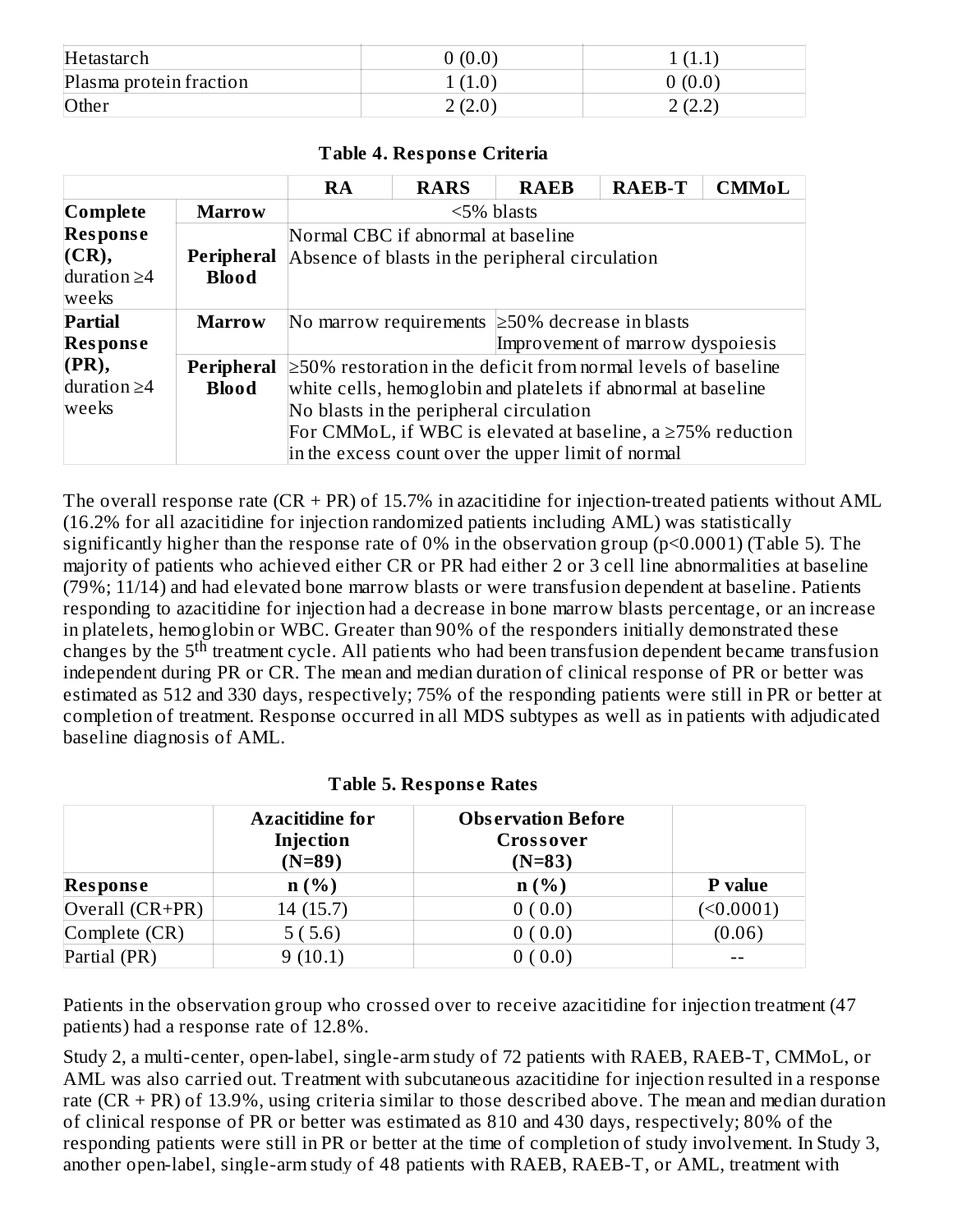intravenous azacitidine for injection resulted in a response rate of 18.8%, again using criteria similar to those described above. The mean and median duration of clinical response of PR or better was estimated as 389 and 281 days, respectively; 67% of the responding patients were still in PR or better at the time of completion of treatment. Response occurred in all MDS subtypes as well as in patients with adjudicated baseline diagnosis of AML in both of these studies. Azacitidine for injection dosage regimens in these 2 studies were similar to the regimen used in the controlled study.

Benefit was seen in patients who did not meet the criteria for PR or better, but were considered "improved." About 24% of azacitidine for injection-treated patients were considered improved, and about 2/3 of those lost transfusion dependence. In the observation group, only 5/83 patients met criteria for improvement; none lost transfusion dependence. In all 3 studies, about 19% of patients met criteria for improvement with a median duration of 195 days. Study 4 was an international, multicenter, openlabel, randomized trial in MDS patients with RAEB, RAEB-T or modified CMMoL according to FAB classification and Intermediate-2 and High risk according to IPSS classification. Of the 358 patients enrolled in the study, 179 were randomized to receive azacitidine plus best supportive care (BSC) and 179 were randomized to receive conventional care regimens (CCR) plus BSC (105 to BSC alone, 49 to low dose cytarabine and 25 to chemotherapy with cytarabine and anthracycline). The primary efficacy endpoint was overall survival.

The azacitidine and CCR groups were comparable for baseline parameters. The median age of patients was 69 years (range was 38-88 years), 98% were Caucasian, and 70% were male. At baseline, 95% of the patients were higher risk by FAB classification: RAEB (58%), RAEB-T (34%), and CMMoL (3%). By IPSS classification, 87% were higher risk: Int-2 (41%), High (47%). At baseline, 32% of patients met WHO criteria for AML.

Azacitidine was administered subcutaneously at a dose of 75 mg/m<sup>2</sup> daily for 7 consecutive days every 28 days (which constituted one cycle of therapy). Patients continued treatment until disease progression, relapse after response, or unacceptable toxicity. Azacitidine patients were treated for a median of 9 cycles (range 1 to 39), BSC only patients for a median of 7 cycles (range 1 to 26), low dose cytarabine patients for a median of 4.5 cycles (range 1 to 15), and chemotherapy with cytarabine and anthracycline patients for a median of 1 cycle (range 1 to 3, i.e. induction plus 1 or 2 consolidation cycles).

In the Intent-to-Treat analysis, patients treated with azacitidine demonstrated a statistically significant difference in overall survival as compared to patients treated with CCR (median survival of 24.5 months vs. 15.0 months; stratified log-rank p=0.0001). The hazard ratio describing this treatment effect was 0.58 (95% CI: 0.43, 0.77).

**Kaplan-Meier Curve of Time to Death from Any Caus e:** (Intent-to-Treat Population)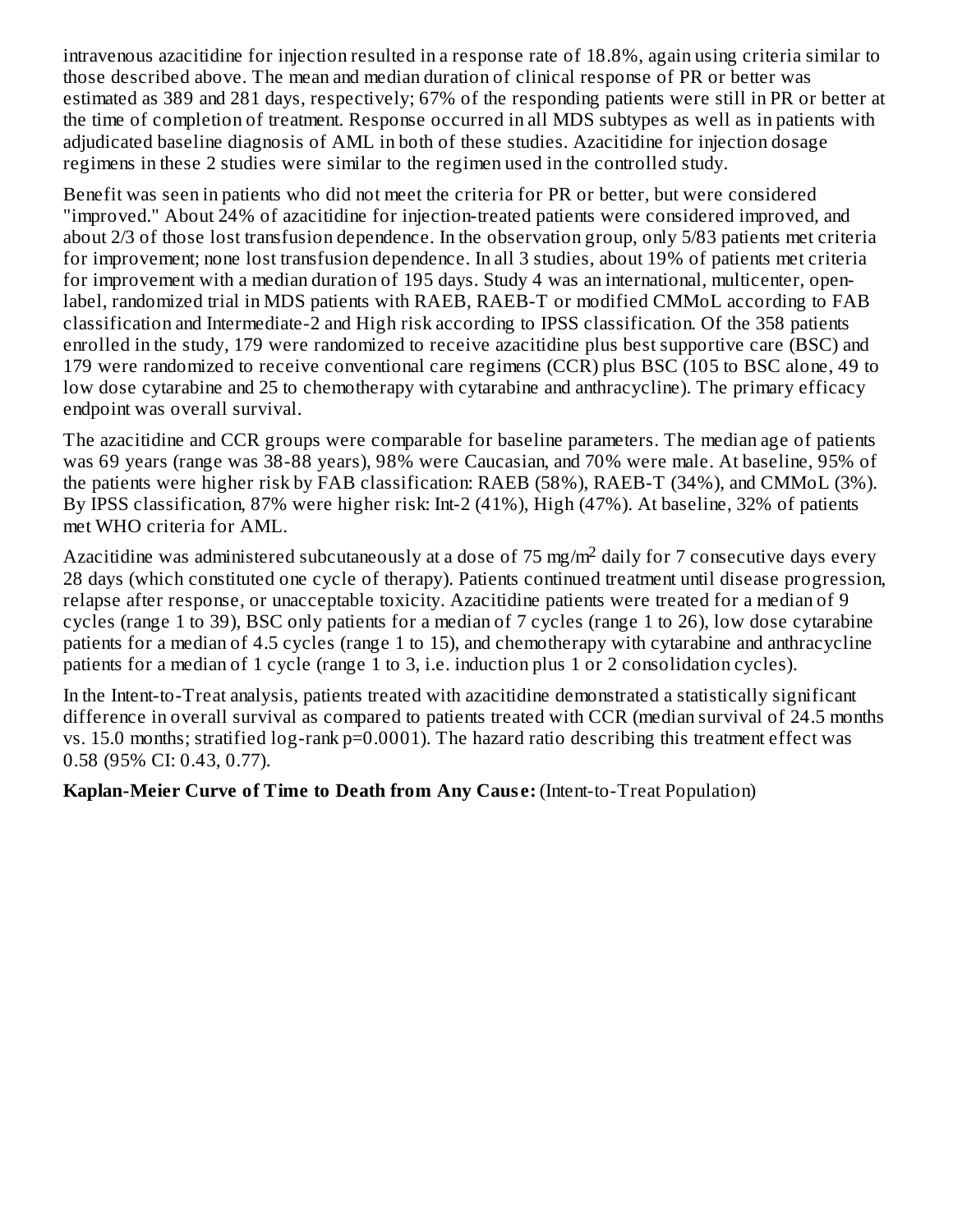

Key:  $AZA =$  azacitidine;  $CCR =$  conventional care regimens;  $CI =$  confidence interval;  $HR =$  Hazard Ratio

Azacitidine treatment led to a reduced need for red blood cell transfusions (see Table 6). In patients treated with azacitidine who were RBC transfusion dependent at baseline and became transfusion independent, the median duration of RBC transfusion independence was 13.0 months.

| <b>Efficacy Parameter</b>                                                                                                                 | <b>Azacitidine plus BSC</b><br>$(n=179)$    | <b>Conventional Care Regimens</b><br>$(n=179)$        |
|-------------------------------------------------------------------------------------------------------------------------------------------|---------------------------------------------|-------------------------------------------------------|
| Number and percent of<br>patients who were<br>transfusion dependent at<br>baseline who became<br>transfusion independent on<br>treatment* | 50/111 (45.0%)<br>$(95\%$ CI: 35.6%, 54.8%) | 13/114 (11.4%)<br>$(95\% \text{ CI: } 6.2\%, 18.7\%)$ |
| Number and percent of<br>patients who were<br>transfusion-independent at<br>baseline who became<br>transfusion-dependent on<br>treatment  | 10/68 (14.7%)<br>(95% CI: 7.3%, 25.4%)      | 28/65 (43.1%)<br>(95% CI: 30.9%, 56.0%)               |

**Table 6. Effect of Azacitidine on RBC Transfusions in MDS Patients**

\* A patient was considered RBC transfusion independent during the treatment period if the patient had no RBC transfusions during any 56 consecutive days or more during the treatment period. Otherwise, the patient was considered transfusion dependent.

#### **15 REFERENCES**

1. "OSHA Hazardous Drugs." OSHA. http://www.osha.gov/SLTC/hazardousdrugs/index.html

### **16 HOW SUPPLIED/STORAGE AND HANDLING**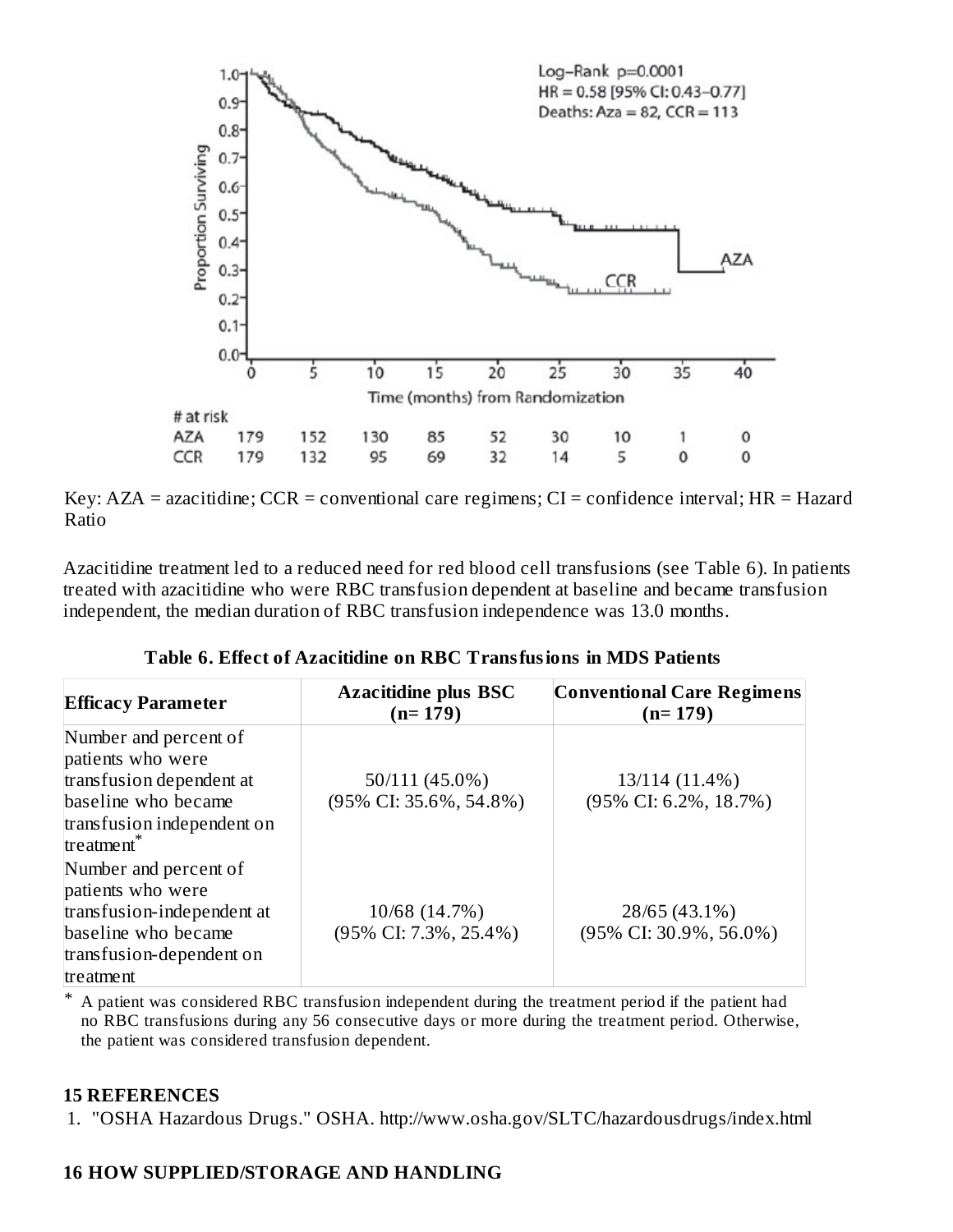### **How Supplied**

Azacitidine for injection is supplied as a lyophilized powder in 100 mg single-dose vials packaged in cartons of 1 vial (NDC 51991-797-98).

#### **Storage**

Store unreconstituted vials at 25° C (77° F); excursions permitted to 15°-30° C (59°-86° F) (See USP Controlled Room Temperature).

#### **Handling and Disposal**

Azacitidine for injection is a cytotoxic drug. Follow applicable special handling and disposal procedures. $^{\rm 1}$ 

# **17 PATIENT COUNSELING INFORMATION**

#### Hepatotoxicity in Patients with Severe Pre-Existing Hepatic Impairment

Instruct patients to inform their physician about any underlying liver disease *[see Warnings and Precautions (5.2)]*.

#### Renal Toxicity

Instruct patients to inform their physician about any underlying renal disease *[see Warnings and Precautions (5.3)]*.

#### Embryo-Fetal Risk

Advise pregnant women of the potential risk to a fetus *[see Warnings and Precautions (5.5) and Use in Specific Populations (8.1)]*.

Advise females of reproductive potential to avoid pregnancy during treatment with azacitidine for injection. Advise males with female sexual partners of reproductive potential to not father a child and to use effective contraception during treatment with azacitidine for injection. Advise patients to report pregnancy to their physicians immediately *[see Warnings and Precautions (5.5) and Use in Specific Populations (8.3)]*.

#### Lactation

Advise patients to avoid breastfeeding while receiving azacitidine for injection *[see Use in Specific Populations (8.2)]*.

Manufactured by: **Panacea Biotec Pharma Limited** Baddi- 173 205, India.

Distributed by: **Breckenridge Pharmaceutical, Inc.** Berlin, CT 06037

PPIA046A

### **PRINCIPAL DISPLAY PANEL - 100 mg Vial Carton**

NDC 43817-906-01

Azacitidine for Injection

100 mg/vial

For Subcutaneous And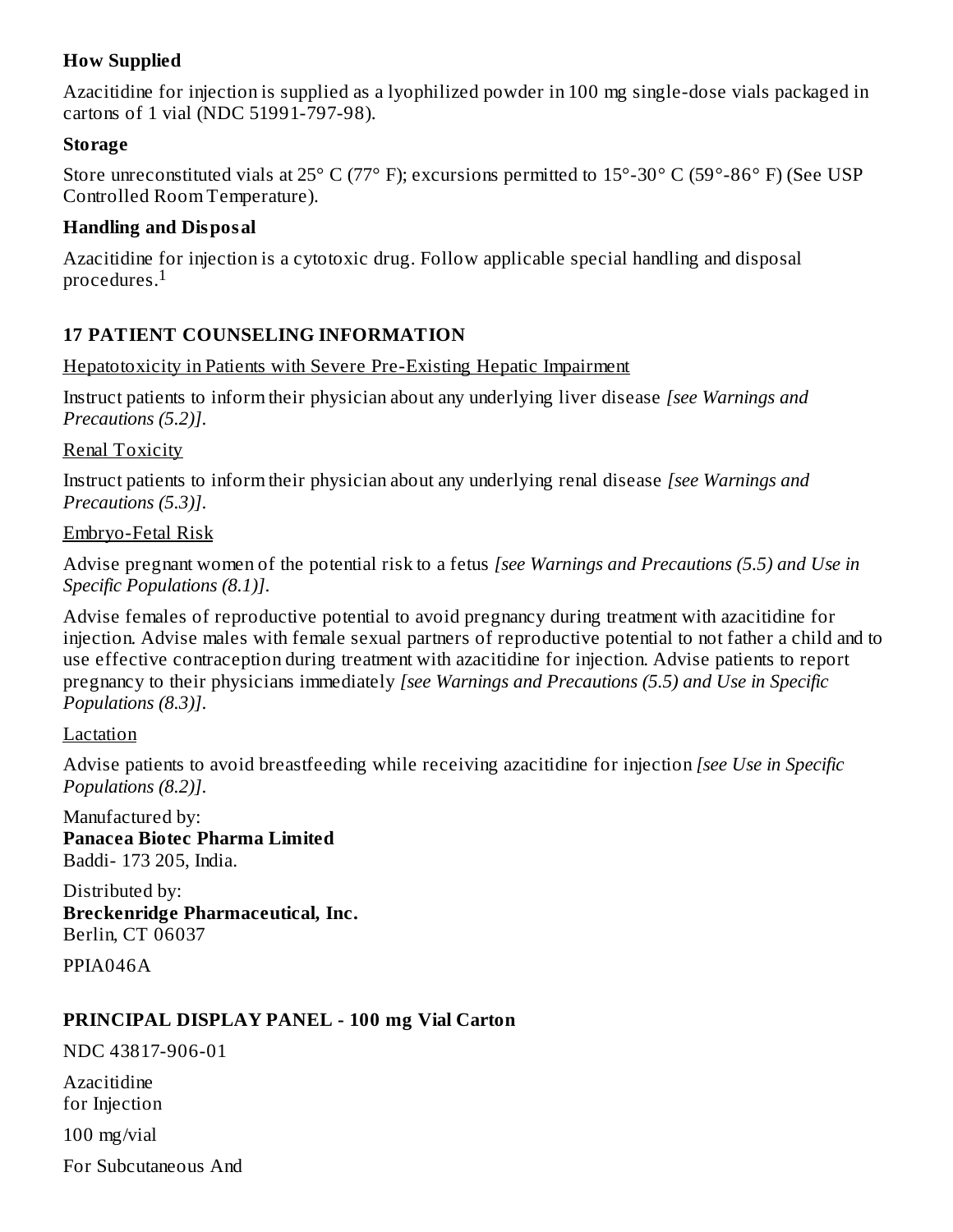Intravenous Use Only Single-Dose Vial breckenridge A Towa Company Rx Only



# **AZACITIDINE** azacitidine injection, powder, lyophilized, for solution **Product Information Product T ype** HUMAN PRESCRIPTION DRUG **Ite m Code (Source )** NDC:438 17-9 0 6 **Route of Administration** SUBCUTANEOUS **Active Ingredient/Active Moiety**